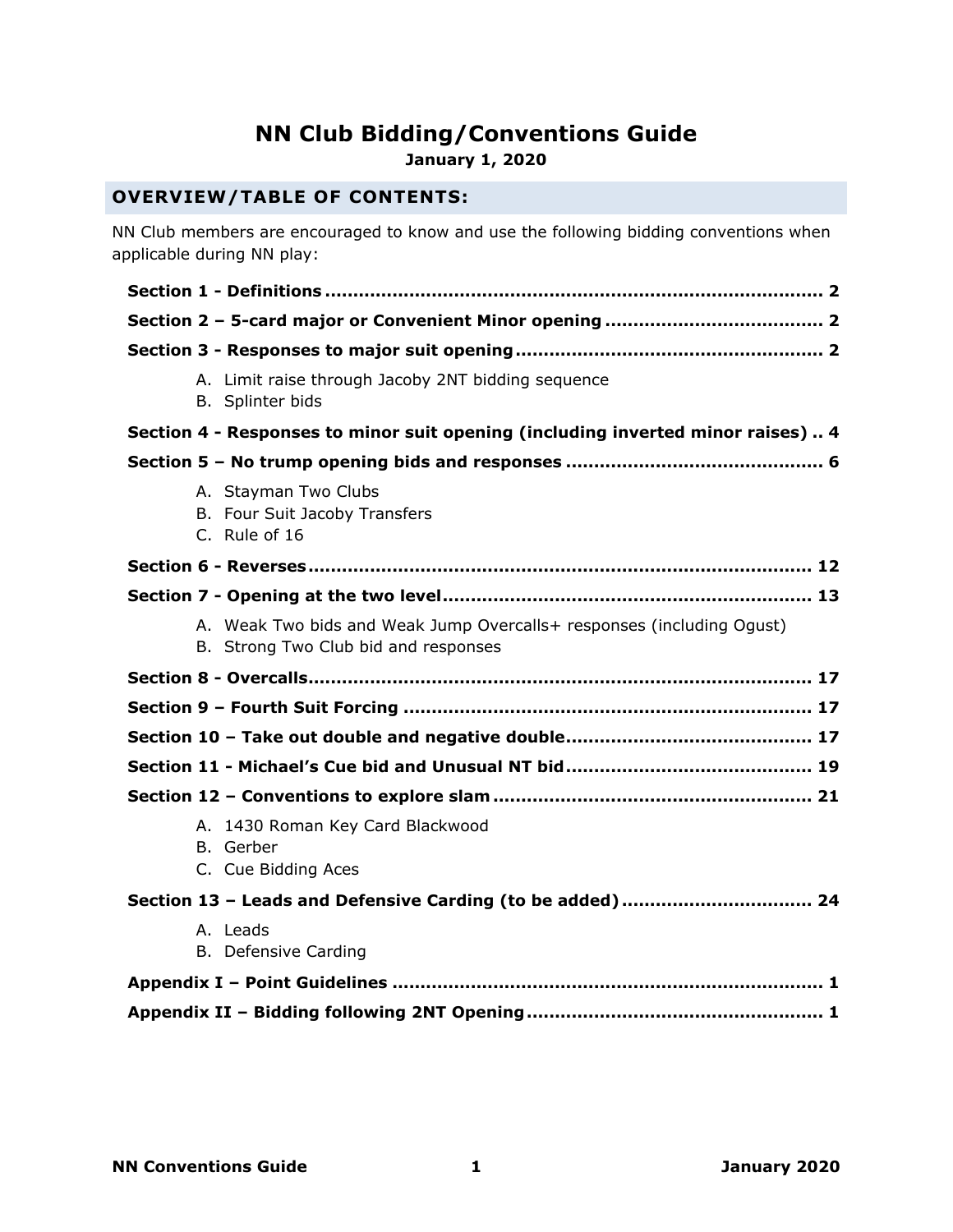# **SECTION 1 - DEFINITIONS**

**Balanced Hand**: No singletons or voids and no more than one doubleton

- **Convenient Minor**: a minor suit of any length that is bid initially with an opening hand containing no 5-card major and insufficient HCP and/or the wrong shape to bid 1NT.
- **"Good" suit**: (i) 2 of the top 3 honors or (ii) 3 of the top 5 honors (other than 3 honors consisting of Q, J, 10).
- **HCP**: High card points (Ace = 4, King = 3, Queen = 2, Jack = 1) "**Good" HCP** means predominantly aces and kings.
- **"Solid" suit**: Ace, King and Queen
- **"1430 Blackwood"**: refers to the Roman Key Card Blackwood convention, as described in Section 11.A.
- **"R16 Count"**: refers to the Rule of 16 count. To determine the Rule of 16 Count for a hand, add the number of HCP in the hand to the number of cards in the hand that are eight or above (including honors). That sum is the R16 Count for that hand.

# <span id="page-1-0"></span>**SECTION 2 – 5-CARD MAJOR OR CONVENIENT MINOR OPENING**

With a hand containing 12+ HCP and a 5+ card major suit, open one in that major suit.

If an opening hand does not contain a 5+ card major, open one of a Convenient Minor**<sup>1</sup>** as follows:

- If one of your minor suits is longer than the other, open the longer minor regardless of suit quality in all cases.
- If the minors are 5D-5C or 4D-4C, bid 1D.
- If the minors are 3D-3C, bid 1C.
- If the minors are 3D-2C, bid 1D.

# <span id="page-1-1"></span>**SECTION 3 - RESPONSES TO MAJOR SUIT OPENING**

#### **A. Limit raise/Jacoby 2NT**

A limit raise precisely describes the limits of responder's strength.

If partner opens with a bid of one heart or one spade, it shows a hand with at least 12 HCP and at least five cards in the bid suit. Responses should be as follows**<sup>2</sup>** :

**<sup>1</sup>** An opening bid of a Convenient Minor can be made with up to 19 HCP.

**<sup>2</sup>** A 9 card fit can make the difference as to whether game or slam is possible. With 9 trumps you are odds on to pull trump with trumps remaining in both hands. With a 9 card fit you can add 1/3/5 distribution points to your HCP for a doubleton/singleton/void and with an 8 card fit you can add 1/2/3 points to your HCP.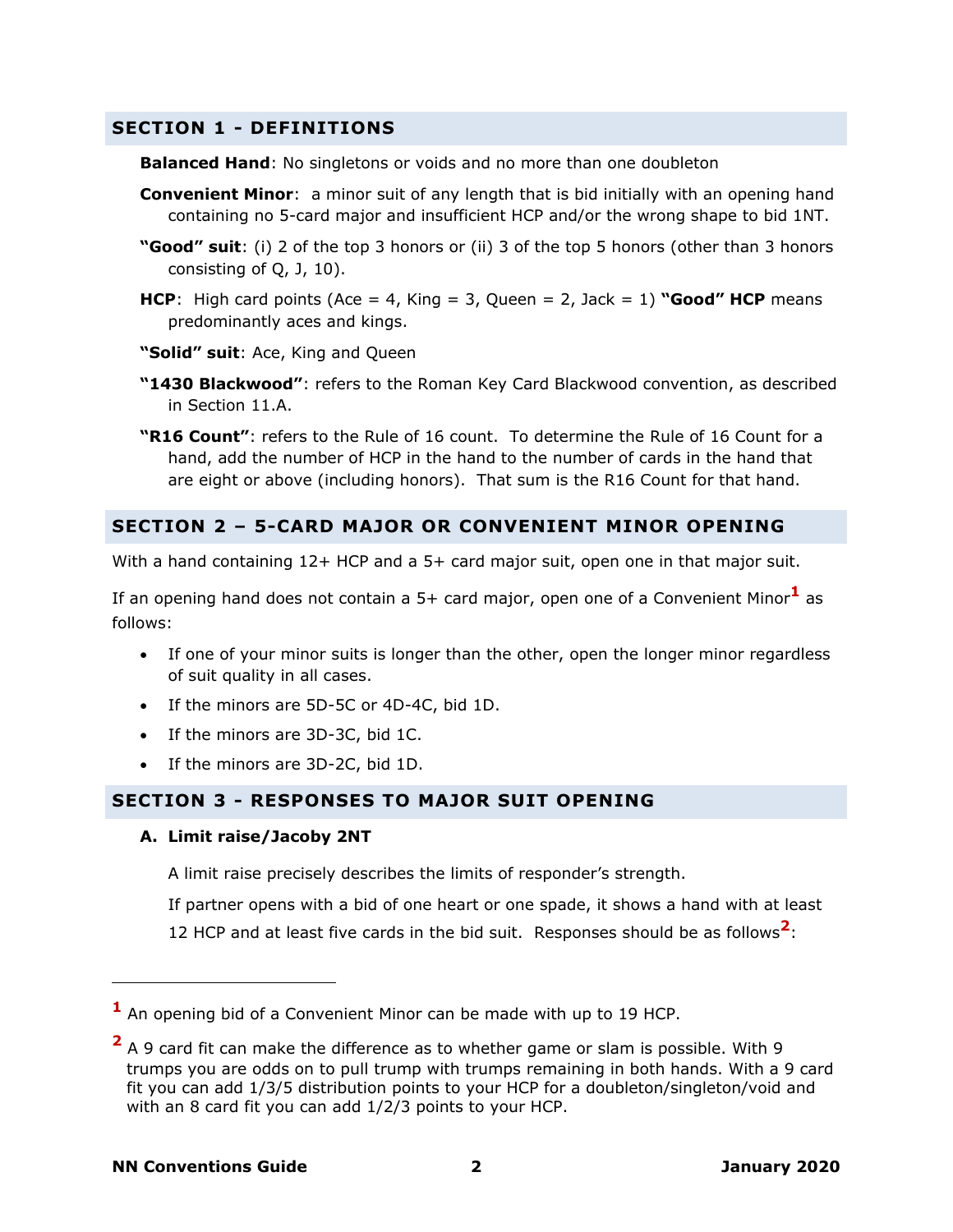- With less than 3 card support for opener's major and fewer than 6 HCP, **pass**.
- With less than 3 card support for opener's major and 6 to 9 HCP, bid 1 NT.
- With 3+ card support for opener's suit and 6 to 9 points, **bid 2 of opener's major**.
- With 3 card support for opener's suit and 10 to 12 points, **bid another suit 3** and with the next bid, bid 3 of opener's major. **Key:** The bid of a new suit is **forcing** for one round.
- With 4+ card support for opener's suit and 10 to 12 points (including distribution points), **bid 3 of opener's major** representing an **invitational** raise (*Limit Raise in the Majors*).**<sup>4</sup>**
- With 3 card support for opener's suit and 13 to 15 points, make a **game forcing** raise by **bidding another suit** (see footnote **3**) and **then bidding 4 of opener's major** on the next bid.
- With 4+ card support for opener's suit and 13 or more points (no limit), make a **game forcing** raise by **bidding 2NT** (*Jacoby 2NT*).
- With 5+ card support for opener's suit and 3 to 7 HCP, make a **preemptive raise** by bidding 4 of opener's major.

After responder's Jacoby 2NT bid, if opener is not interested in a slam (typically when he has no singleton or void and has a minimum opening hand), he bids 4 of the major. Alternatively, with a stronger hand, opener can express interest in a slam by bidding:

- Another suit at the 3-level in which he has a singleton or void
- a Good 5 card second suit at the 4 level
- 3NT showing 14-15 points, or
- 3 of opener's major showing 16+ points.

**Key**: Following the Jacoby 2NT bid by responder, any bid by opener other than 4 of opener's major is an indication of interest in bidding to slam. If responder is not interested in exploring slam, responder bids 4 of the major.

If the Jacoby 2NT bidder has a strong hand and is interested in exploring slam possibilities, he can take control by bidding again after opener has made a potential closeout bid of 3NT or 4 of the major.

**<sup>3</sup>** The new suit could be a minor (even if only 3 cards long) at the 2 level or 1S if partner opened 1H.

**<sup>4</sup>** If opponents overcall opener's one heart or one spade opening bid, the method for making a limit raise is to **cue bid the opponents' suit one level higher**. Under those circumstances a jump raise in opener's suit is considered weak and preemptive.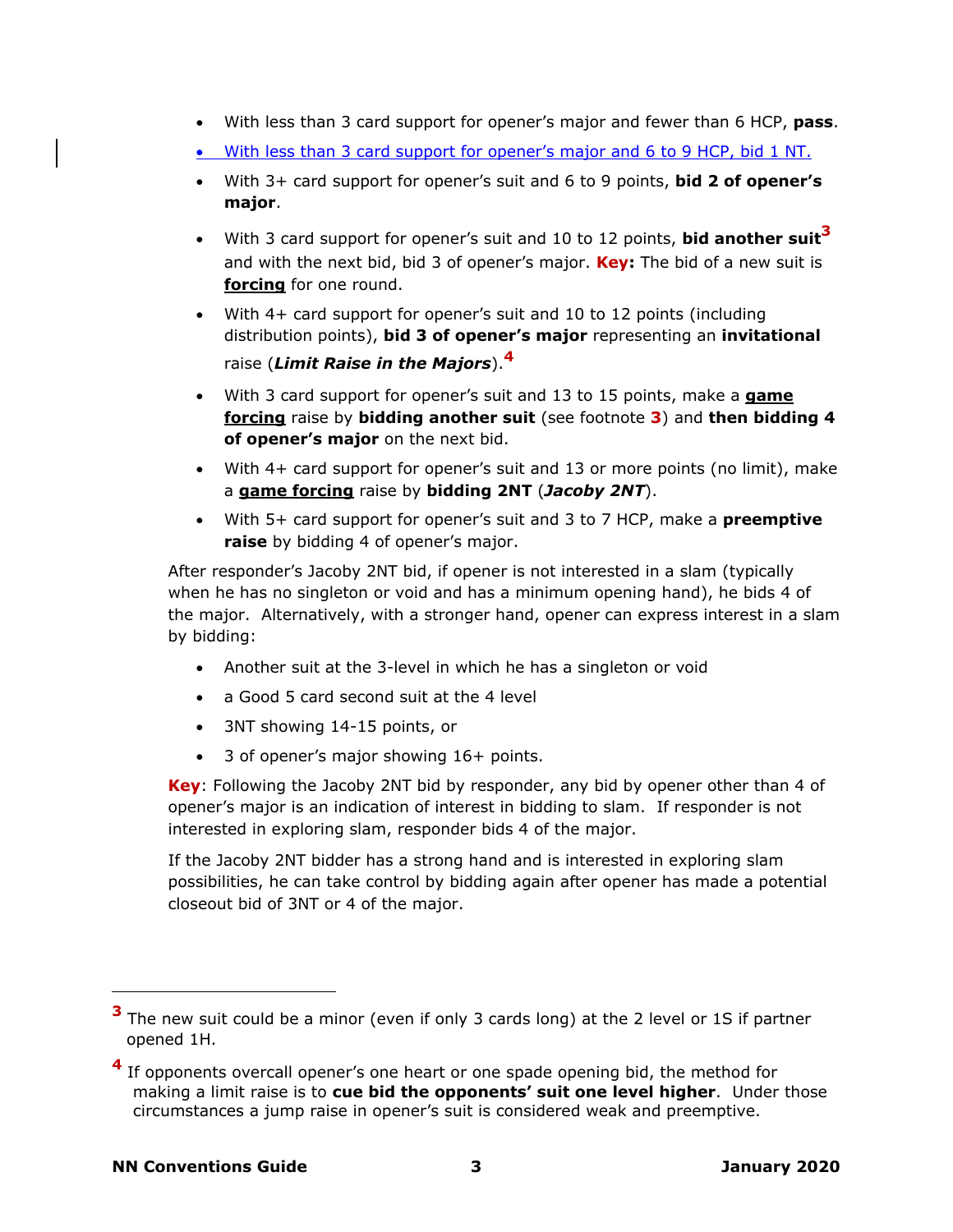### **B. Splinter bids**

### **Requirements:**

- Partner opens 1H or 1S
- Your hand has all of the following attributes:
	- 13 to 15 points (including distribution)
	- 4+ card support for partners bid suit
	- A singleton or void in another suit.

To make a Splinter bid, bid the suit with a singleton or void at two levels above the minimum required level. A **double jump** bid is necessary for the bid to be a Splinter bid (e.g., responding to a 1H bid with a hand containing 13 points, 4 hearts and a void in diamonds, bid 4D to make a Splinter bid).

# **Opener's rebid:**

- With a minimum opening hand or wasted values (i.e., honors in opener's hand opposite the short suit in partner's hand), bid 4 of opener's major (close out).
- With a stronger opening hand and no wasted values, explore slam possibilities (e.g., bid 4NT or cue bid).

A Splinter bid can be used instead of Jacoby 2NT if all requirements are met. **5** It also can be used by an opener following the bid of a major suit by partner.

However, it should not be used if your singleton is an ace or a king.**<sup>6</sup>**

# <span id="page-3-0"></span>**SECTION 4 - RESPONSES TO MINOR SUIT OPENING (INCLUDING INVERTED MINOR RAISES)**

If partner opens with a bid of one club or one diamond, it shows a hand with at least 12 to 14 HCP and no five-card major suit (with the possible exception of a hand that meets the requirements for a reverse). Responses should be as follows:

With less than 5 card support for opener's suit and/or fewer than 6 HCP, **pass<sup>7</sup> .**

- **6** This "no ace or king" limitation is beneficial because it enables your partner to assume that your points are all in the other three (non-singleton) suits.
- **<sup>7</sup> Exception:** with a 6-card major and 4+ HCP or a 7-card major and 2+ HCP, bid one of the major.

**<sup>5</sup>** A Splinter bid shows exactly 13 – 15 points including distribution. Jacoby 2NT shows 13+ points but is unlimited. The Splinter bid takes up a lot of bidding space so Jacoby 2NT should be favored for hands containing more than 15 points to provide greater bidding room for exploring slam.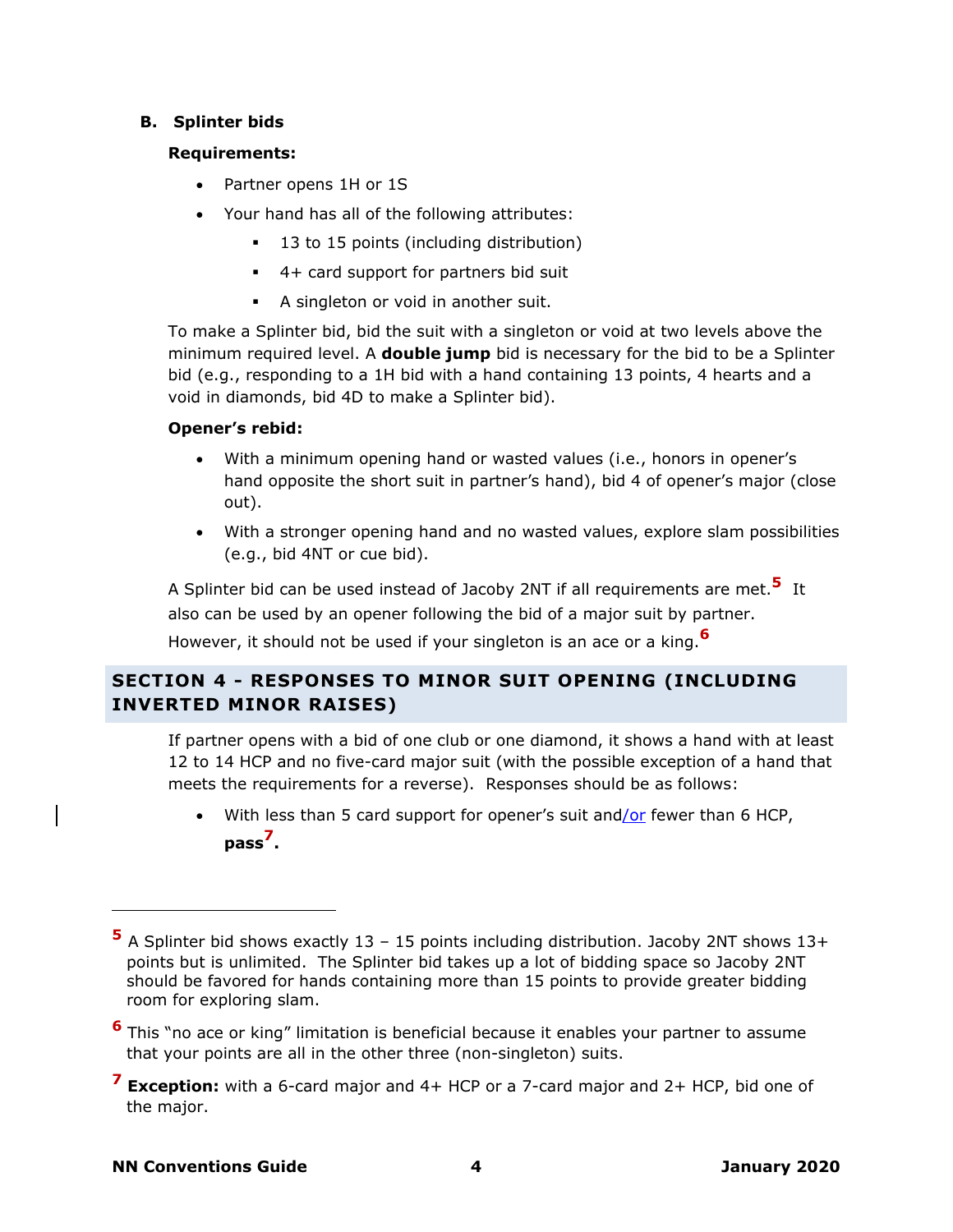- With 6+ HCP, no 5+ card suits and four cards in one or more of the unbid suits, **bid the lowest ranking of your 4 card suits** at the lowest available level and subsequently bid additional 4 card suits, if any, up the line (e.g., in response to a 1C opening, 1D/1H/1S; in response to a 1D opening, 1H/1S **<sup>8</sup>** )
- With 6+ HCP and one or more 5+ card suits (other than partner's bid minor suit), bid the longer suit first or if two suits are of equal length, bid the higher ranking suit first. With one 5 card suit and one 4 card suit, bid the longer suit first.
- With a balanced hand and no 4-card major, **bid 1NT** with 6 to 10 HCP, **bid 2NT** with 11 to 12 HCP and **bid 3NT** with 13 to 15 HCP.
- With 6 to 9 HCP, no 4-card major and 5+ card support for partner's suit, **bid 3 of partner's minor** (*inverted minor raise*). Although a jump, this bid is weak and not forcing.**<sup>9</sup>**
- <span id="page-4-0"></span>• With 10+ HCP, no 4-card major and 5+ card support for partner's suit, **bid 2 of partner's minor** (*forcing inverted minor raise*). This bid is strong and **forcing for one round. [9](#page-4-0)**
- With 18+ HCP and a Good 5 card suit, **bid your suit one level higher than necessary** (i.e., **jump shift**).

The main objective of a **forcing inverted minor raise** is to get to 3NT. Following a 1C – 2C or 1D – 2D start, partners should continue bidding to show stoppers in other suits for NT purposes:

- Since responder has denied a 4-card major by making an inverted minor raise, any rebid of a new suit by opener shows a NT stopper (but he may or may not be bidding a 4+ card suit).
- With stoppers in multiple unbid suits, bid the lowest ranking suit with a stopper (this bid denies a stopper in any suit that ranks lower than the suit you bid).
- **Key:** If you have stoppers in two suits and stoppers have already been established for the other two suits, bid 2NT or 3NT rather than bidding one of the suits.

**<sup>8</sup>** If in addition to 4H and 4S you also have 4C, ignore that suit and bid both majors (up the line).

**<sup>9</sup>** If opener's 1C or 1D opening is overcalled or doubled at the one level by opponents and responder would otherwise have made an inverted minor raise, then a single raise of opener's suit by responder shows 6 to 9 HCP and a double raise shows 2 to 5 HCP (weak). To show a limit raise (10+ HCP) following an overcall by opponents, cue bid opponent's suit. To show a limit raise (10+ HCP) following opponent's double, bid 2NT.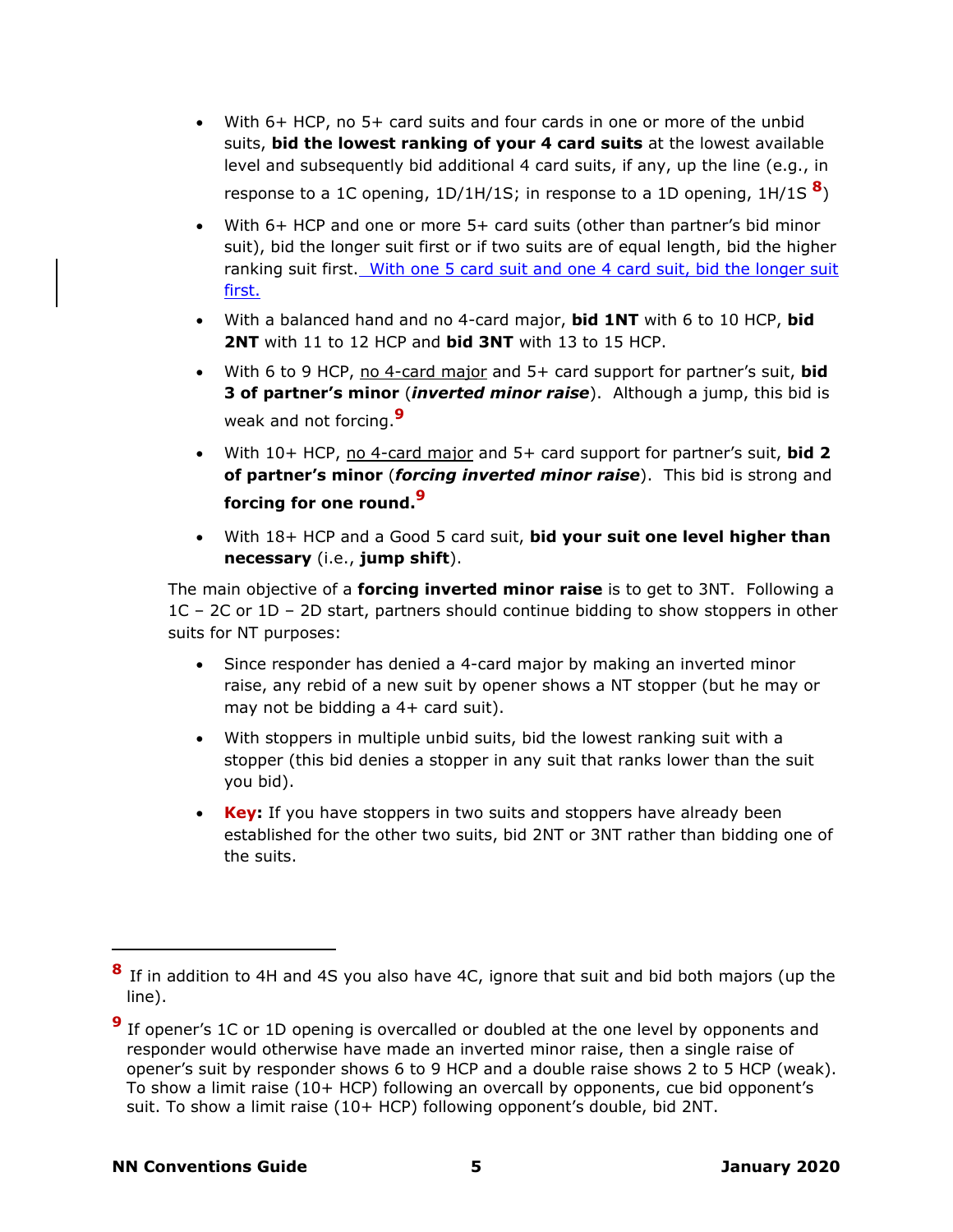# <span id="page-5-0"></span>**SECTION 5 – NO TRUMP OPENING BIDS AND RESPONSES**

#### **No Trump Opening Bids.**

- A. With a Balanced Hand containing 15 17 HCP, and stoppers in at least 3 suits, **open 1NT**.
- B. With a Balanced Hand containing 20 21 HCP and stoppers in at least 3 suits, **open 2NT**.
- C. **Gambling 3NT opening and responses:**

This is a special case opening convention and does not show a strong hand in terms of HCP.

#### **Gambling 3NT Requirements:**

If your hand meets the following requirements, you should make an **opening bid of 3NT10**:

- Your hand contains a **7+ card minor suit** headed by the A, K, Q & J.
- Your hand contains nothing higher than a queen in the other three suits.

#### **Responses by Gambling 3NT opener's partner:**

Giving consideration to vulnerability, it is a matter of judgment to determine whether the partnership is better off playing the hand in no trump or in opener's suit.

- With potential stoppers in two or three of the other three suits, there is a reasonable chance that the 3NT bid can be made and responder can leave it in place by **passing**.
- If a no trump contract looks particularly dangerous because of limited help in your hand in the other three suits and/or unfavorable vulnerability, bid 4C to indicate that the hand should be played in partner's suit. He in turn will pass if his suit is clubs or correct to 4D.

#### **Responses to 1NT opening bids include the following:**

The following subsections describe the bidding options and sequences following a 1NT opening bid by partner.**<sup>11</sup>**

**<sup>10</sup>** In many bidding systems, the 3NT opening bid is reserved for very strong hands (typically containing 26-27 HCP). The Gambling 3NT opening bid of 3NT describes a very different hand and eliminates use of the 3NT opening bid to show a very strong hand. Instead, we have expanded the HCP range for the strong 2C opening bid followed by a 3NT rebid to include hands with 24 to 27 HCP (see Appendix I).

**<sup>11</sup>** In general, the bidding options and sequences following a **2NT** opening are similar, but not identical, to those available following a 1NT opening. For details of the bidding similarities and differences following a 2NT opening, see **Appendix II**.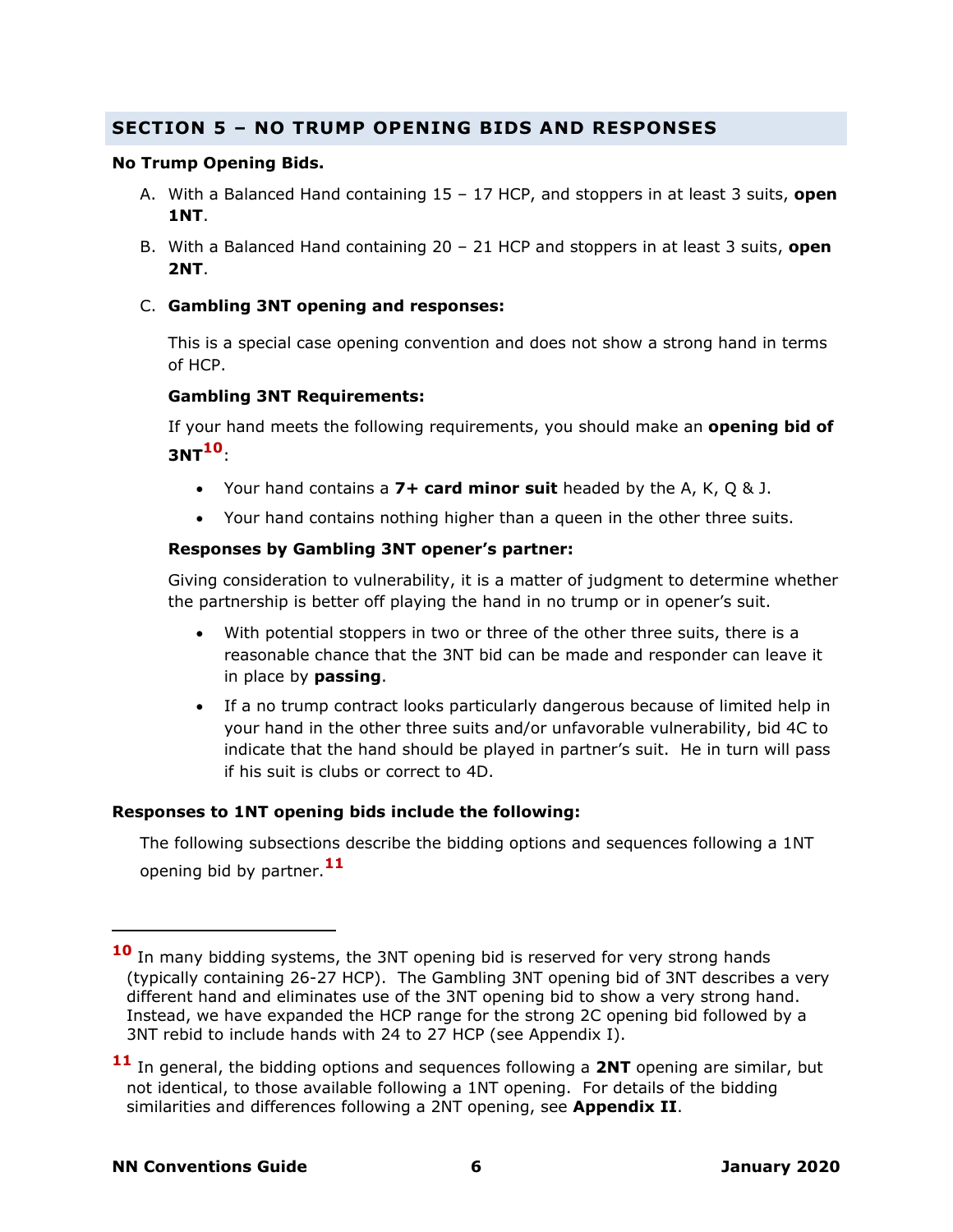# **A. Stayman Two Clubs**

Following a 1NT opening, it is desirable to find out if there is a major suit fit. If the following criteria are met, the partner (responder) of the 1NT opener can initiate the Stayman convention by bidding 2C to determine if there is an 8 card fit in at least one of the major suits:

- Responder has 8+ HCP **12**
- Responder usually does not have 4-3-3-3 distribution (it makes ruffing unlikely)
- Responder has at least one 4 card major, but may be 4-4 or 4-5 in the majors

The Stayman Two Club bid is artificial and says nothing about clubs. It indicates that the responder's hand contains one or more 4 card major suits and asks opener to indicate if his hand also contains one or more 4 card major suits.

1NT opener **must** bid 2D, 2H or 2S in response to a Stayman Two Club bid by partner:

- If opener has no four-card major, **bid 2D**.
- If opener has a 4+ card heart suit, **bid 2H**. A bid of 2H says the opener has 4+ hearts and may also have 4+ spades (i.e., two 4 card majors).
- If opener has a 4+ card spade suit, **bid 2S**. The 2S bid denies also having  $4 + H$ .
- If opener has two 4 card majors, **bid 2H**.

# **Responder's rebid after a 2D response by 1NT opener** denying a major fit:

- If responder's R16 Count is less than 16, **bid 2NT.** Except in the case of Drop Dead Stayman (see footnote **12**), responder should not pass following a 2D response by opener because it is artificial and says nothing directly about diamonds.
- If responder's R16 Count equals or exceeds 16, **bid 3NT**. **13**
- If responder has slam interest (typically with 16+ HCP opposite a 1NT opening by partner) he can make a **quantitative** raise in NT to explore slam

**<sup>12</sup> Drop Dead Stayman**: Stayman Two Clubs also can be used with a weak hand. Following the 2C bid, responder passes whatever rebid is made by opener. A Drop Dead Stayman Two Club bid should be made **only** if responder has a hand that can play in any suit bid by opener in response to 2C (i.e., responder's hand has one of the following shapes: [4S+4H+4D+1C], [4S+3H+5D+1C], or [3S+4H+5D+1C]).

<sup>13</sup> Following opener's rebid of 2D denying a major suit fit, if responder is 4-5 in the majors and has a R16 Count of 16 or greater, responder can bid the 5-card major suit at the 2 level. If opener has 3 card support for that major (and preferably also has an outside doubleton or better) opener can raise to game in the major; if not, opener can bid 3NT.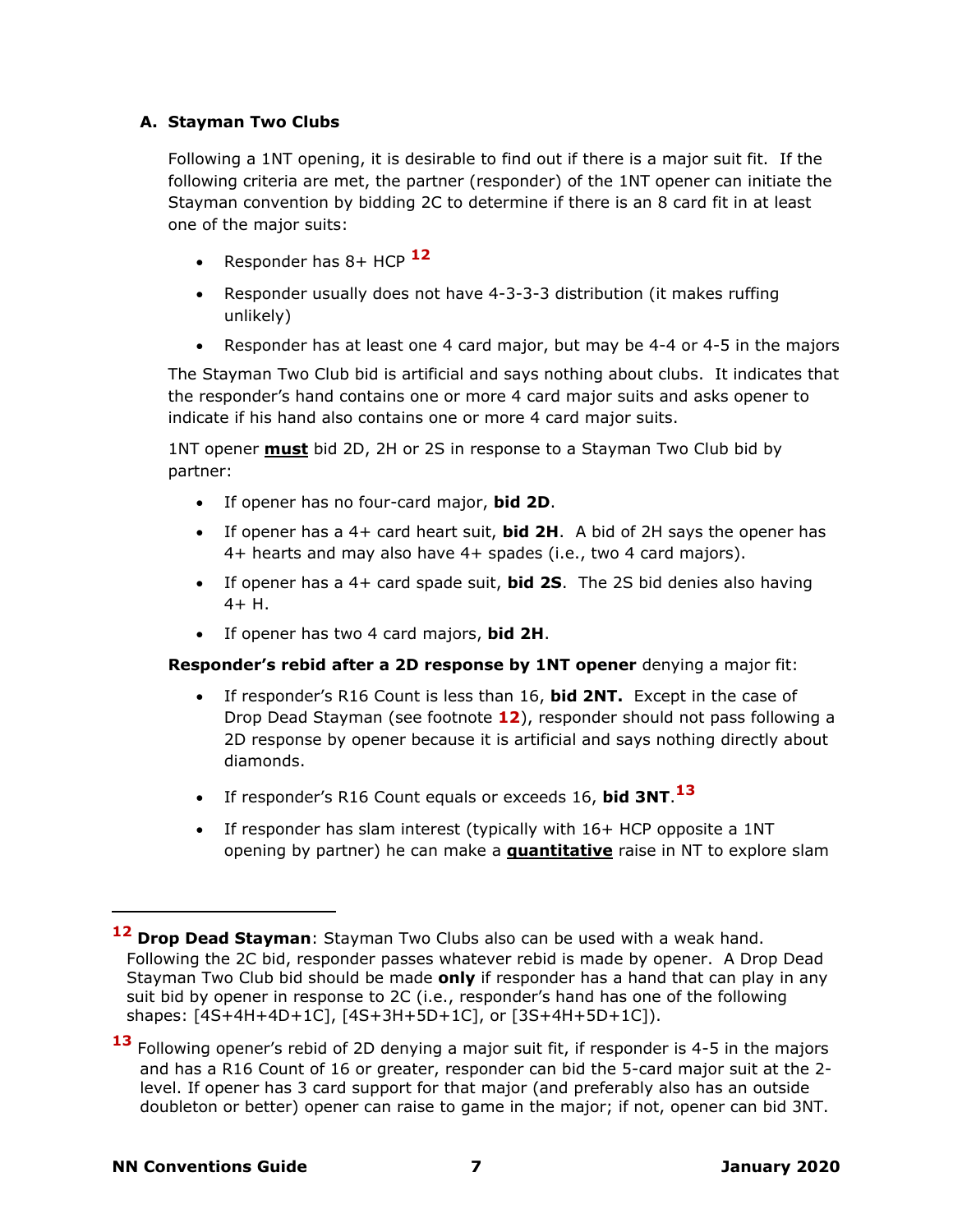potential (**4NT**) or, with appropriate total partnership points, he can bid slam directly (**6NT/7NT**). **14**

**Responder's rebid after** a **2H/2S response** by 1NT opener:

- If responder has a **R16 Count of less than 16** and **no fit** with opener's major, **bid 2NT**. 1NT opener will usually pass with minimum HCP (15) and bid 3NT with maximum HCP (17).**<sup>15</sup>** However:
	- If 1NT opener has 4 cards in the other major, in his next rebid he can bid 3 of that major with minimum HCP (15) and 4 of that major with maximum HCP (17). **16**
	- **.** If 1NT opener has 5 cards in the major he bid in response to the Stayman Two Club bid plus maximum HCP (17), he can bid 3 of his 5 card major. Responder should treat this as a second chance to find an 8 card major suit fit and bid 3NT with 2 or fewer card support for the major or 4 of the major with 3 card support.
- If responder has a **R16 Count of less than 16** and **a fit** with opener's major, **bid 3 of opener's major**. Opener then passes with minimum HCP (15) and bids 4 of the major with maximum HCP (17) (see footnote **15**).
- If responder has a **R16 Count of 16 or greater** and **no fit** with opener's major, **bid 3NT**.
- If responder has a **R16 Count of 16 or greater** and **a fit** with opener's major, **bid 4 of opener's major.**
- If responder has slam interest (typically with 16+ HCP opposite a 1NT opening by partner) he can make a **quantitative** raise in NT to explore slam potential (**4NT**) (see footnote **14**) or, with appropriate total partnership points, he can bid slam directly (**6/7 H, S or NT**).

# **Interference with Stayman.**

• **Immediately following 1NT opening bid:** If immediately following a 1NT opening the opponents interject a bid of 2C or double, 1NT opener's partner can still initiate Stayman by doubling the 2C bid ("you stole my bid") or

**<sup>14</sup>** A 4NT bid following a 1NT opening **does not** initiate 1430 Blackwood. To ask for aces in these circumstances, initiate Gerber (usually by bidding 4C because Gerber requires a one level jump/skip bid in clubs unless it follows immediately after a 3NT bid by partner in which case it can be initiated by a one level raise to 4C).

**<sup>15</sup>** Or with 16 good points (predominantly aces and kings).

**<sup>16</sup>** By bidding 2C, responder has shown a 4-card major suit. When responder bids no trump in response to opener's suit, opener knows responder has 4 cards in the other major and can correct the auction to the known 8 card major suit fit at the appropriate level. Similarly, opener can bid 4 of the other major if responder bids 3NT.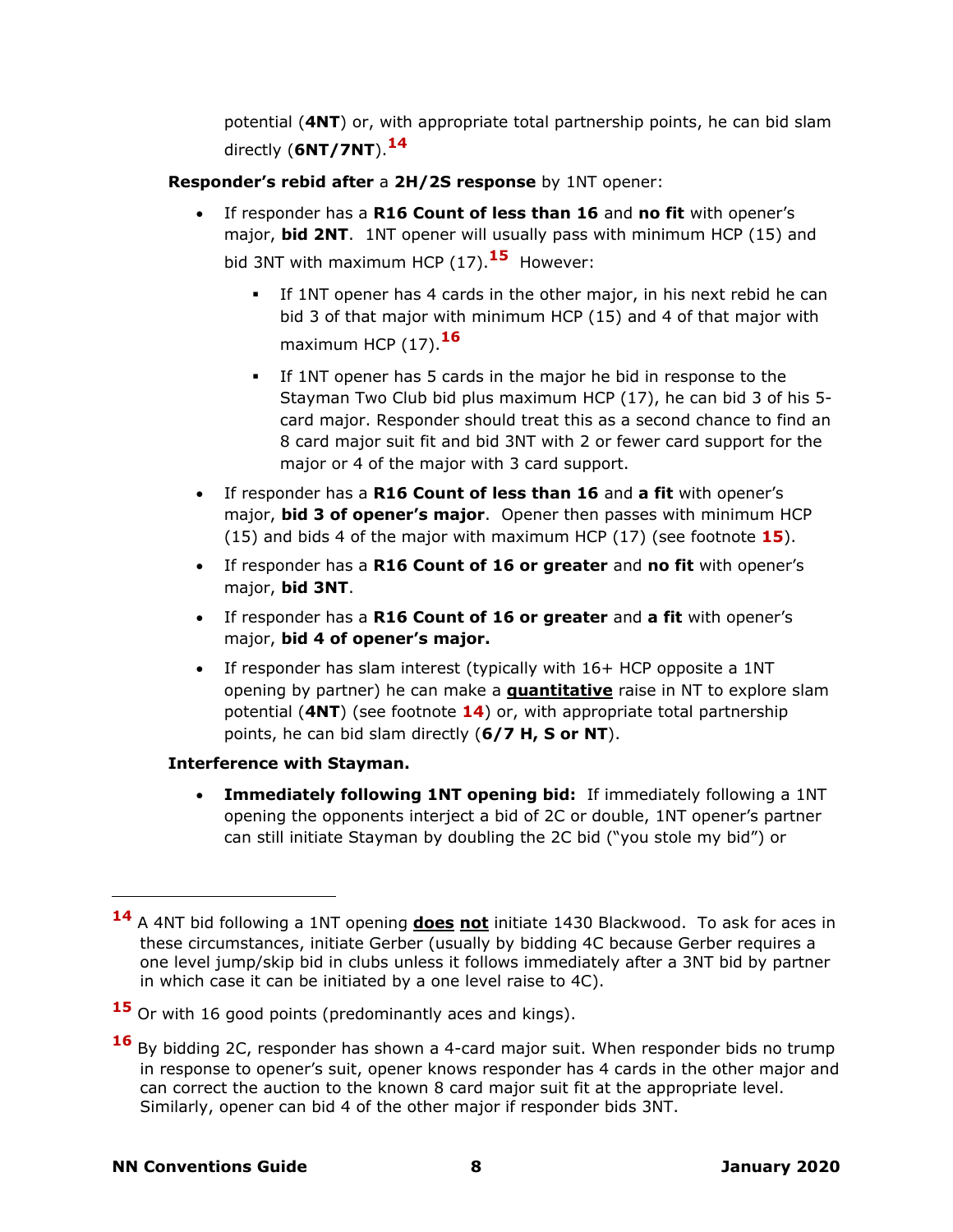bidding 2C over opponent's double. Any other immediate intervening bid by opponents eliminates the Stayman option for the opener's partner.

• **Following Two Club Stayman-initiating bid:** If opponents interject a bid following a Two Club Stayman-initiating bid by 1NT opener's partner, Stayman status and responses are as follows:

| <b>Opponent Bid</b><br>after 2C<br>Stayman bid | <b>Stayman</b><br><b>Status</b> | <b>1NT opener rebid</b>                                                                                         |
|------------------------------------------------|---------------------------------|-----------------------------------------------------------------------------------------------------------------|
| 2D                                             | On                              | No 4-card major $-$ double (stole my bid)<br>With 4+H/S - normal Stayman response                               |
| 2H                                             | On for<br>Spades only           | With $4+S - bid$ 2S (normal Stayman)<br>Otherwise - bid 2NT (or Pass with no<br>stopper in opponents' bid suit) |
| 2S                                             | ∩ff                             | Bid naturally                                                                                                   |

# **B. Jacoby Four Suit Transfers**

Following a **1NT opening** bid, if opener's partner has a long suit (5+ major or 6+ minor), partner/responder can transfer play of the hand in that major or minor suit to opener. A transfer bid **should** be made by responder if he has low or virtually no points but also **can** be made with many points (no limit).

# **Transfers to 5+ card major suits (1NT opening):<sup>17</sup>**

- **To transfer to hearts**, responder **bids 2D** and the 1NT opener is expected to complete the transfer by bidding 2H.
- **To transfer to spades**, responder **bids 2H** and the 1NT opener is expected to complete the transfer by bidding 2S.
- **Key**: Exceptions to completing the transfer to a major suit: **NONE<sup>18</sup>**

**<sup>17</sup>** With 5-4 in the majors and 8+ points – responder should use Stayman rather than transferring.

**<sup>18</sup>** Super Acceptance: Most often, opener will simply accept the transfer at the lowest available level. However, if opener has 4+ cards in a **major** transfer suit, maximum points (17) for a 1NT opening and a doubleton, opener should **jump** to 3 of the transfer major suit. Opener's original 17 points is valued much higher with a known 9 card fit and distributional values with the doubleton.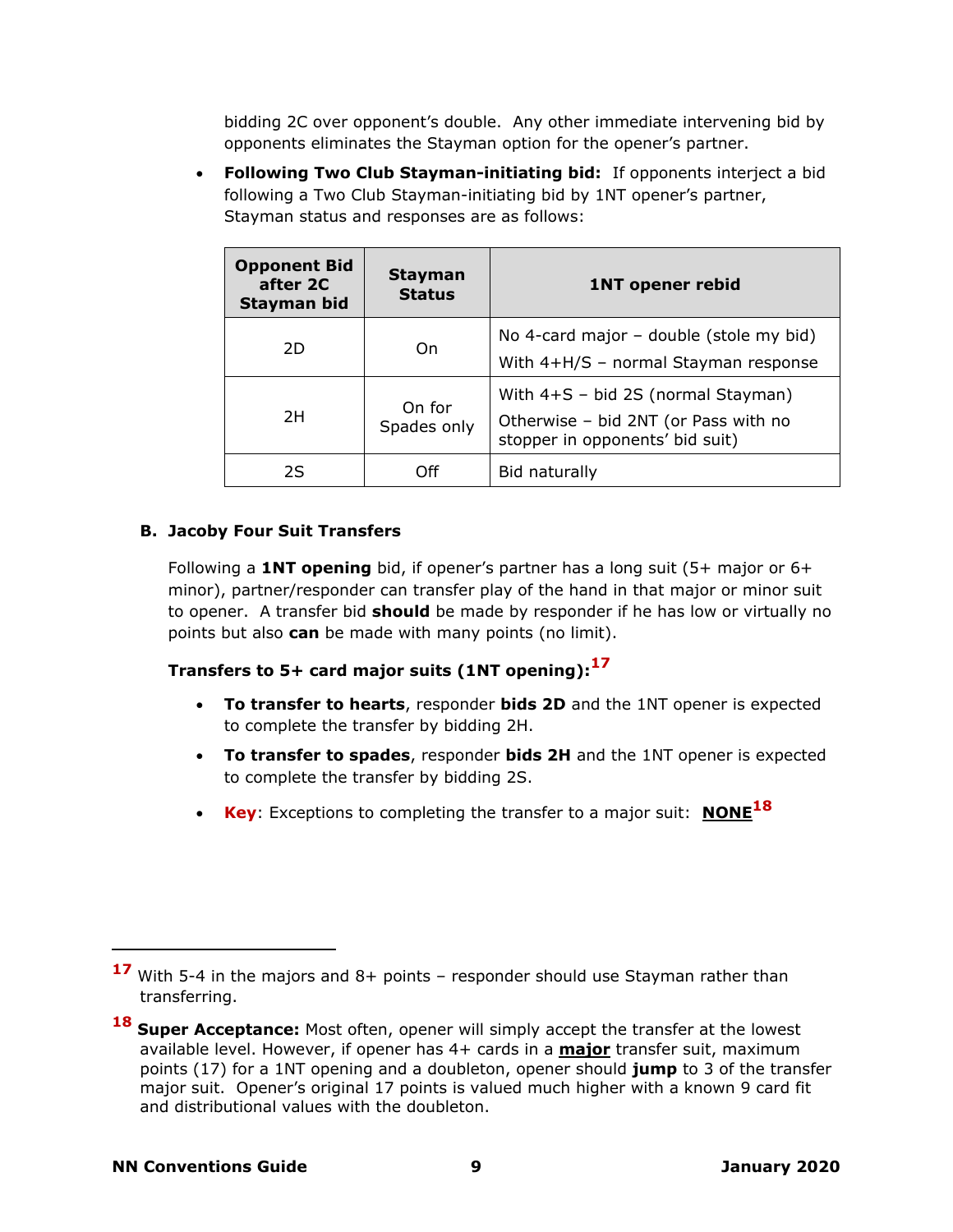# **Transfers to 6+ card minor suits (1NT opening only)19:**

- **To transfer to clubs**, responder **bids 2S** and the 1NT opener is expected to complete the transfer by bidding 3C.
	- **Exception**: If responder bids 2S (i.e., a transfer to clubs) and opener has at least K-x-x in clubs, opener can bid 3C to complete the transfer but also has the option of bidding 2NT (indicating that he is looking for a 3NT fit). If opener bids 2NT, the responder then either bids 3NT (with a reasonably good club suit and one or more outside entries) or bids 3C to show a weak 6 card club suit.
- **To transfer to diamonds**, responder **bids 2NT** and the 1NT opener is expected to complete the transfer by bidding 3D.
	- **Exception**: If responder bids 2NT (i.e., a transfer to diamonds) and opener has at least K-x-x in diamonds, opener can bid 3D to complete the transfer but also has the option of bidding 3C (indicating that he is looking for a 3NT fit). If opener bids 3C, the responder then either bids 3NT (with a reasonably good diamond suit and one or more outside entries) or bids 3D to show a weak 6 card diamond suit.

# **Responder rebids following opener's acceptance of a major suit transfer:**

- With a balanced hand, a 5-card major transfer suit and a R16 Count of less than 16, **Pass**.
- With a balanced hand, a 5-card major transfer suit, a R16 Count of 16 or higher and no apparent slam potential, **bid 3NT**.
- With a 6 + card major transfer suit and a R16 Count of less than 16, **bid 3 of the major transfer suit**.
- With 5 + cards in a second suit and a R16 Count of 16 or higher, **bid 3 of the second suit**.
- With a 6 + card major transfer suit and a R16 Count of 16 or higher, **bid 4 of the major transfer suit**.
- **Bid 4NT (quantitative)** with 16-17 points, asking opener to choose between passing, bidding 5 or 6 of the major transfer suit or 6NT
- **Bid 5NT (quantitative)** with 18 + points asking opener to choose between passing, bidding 6 of the major transfer suit or 6NT.

# **Interference with Transfer**

• **Immediately following 1NT opening bid:** If immediately following a 1NT opening opponents interject a bid before opener's partner can make a transfer bid, the transfer convention is adjusted as follows:

**<sup>19</sup>** If responder's R16 Count equals or exceeds 16, with a 6-card **minor**, responder should bid 3NT rather than transferring.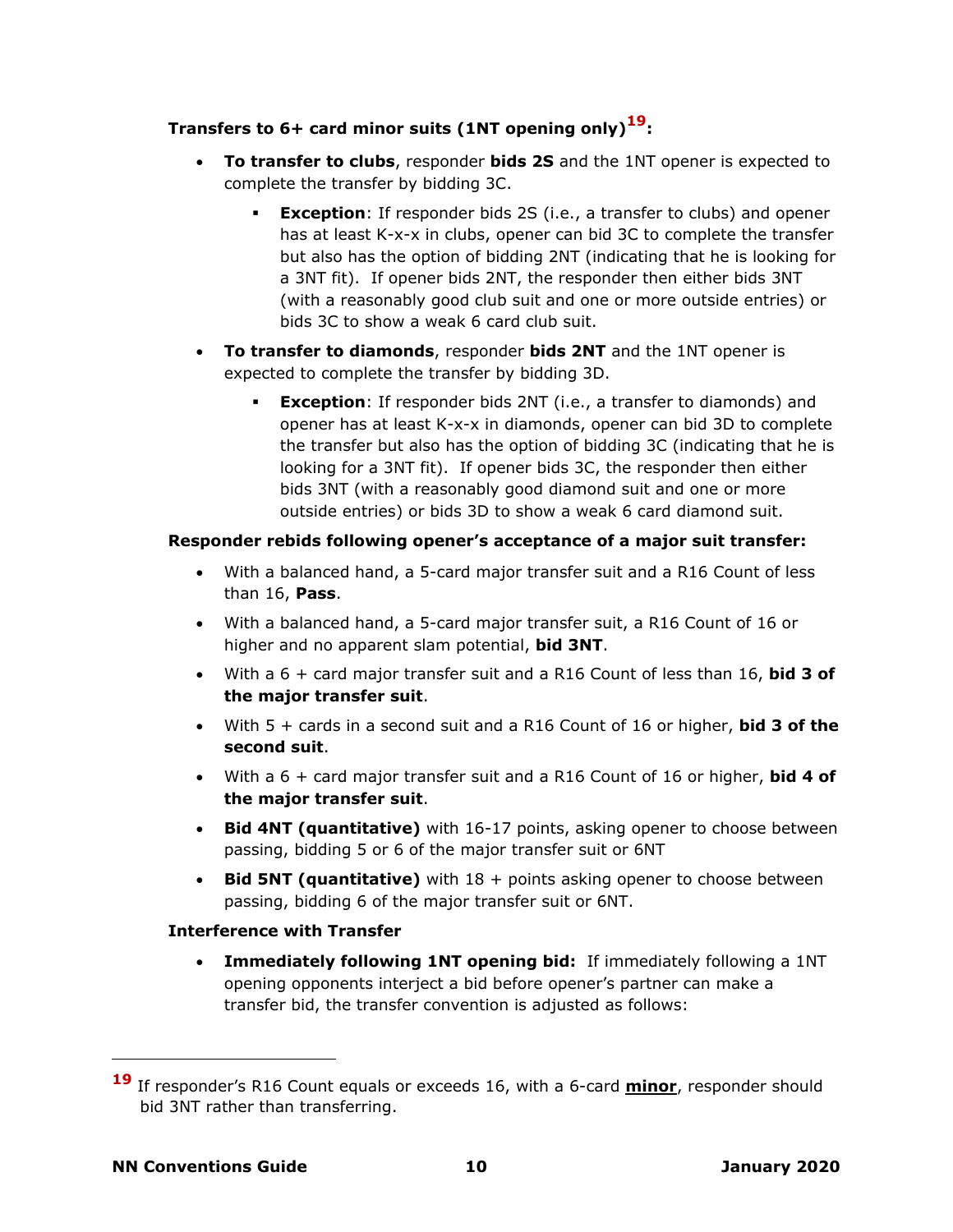| <b>Opponent Bid after</b><br><b>1NT opening bid</b>                            | <b>Xfer</b><br><b>Status</b> | Bid by 1NT opener's partner                                                    |
|--------------------------------------------------------------------------------|------------------------------|--------------------------------------------------------------------------------|
| Bid is same as bid<br>opener's partner<br>would make to<br>transfer            | On.                          | Double (stole my bid)<br>Opener completes transfer based on<br>bid by opponent |
| Bid is <b>lower</b> than bid<br>opener's partner<br>would make to<br>transfer  | On.                          | Partner makes normal transfer bid<br>Opener completes the transfer             |
| Bid is <b>higher</b> than bid<br>opener's partner<br>would make to<br>transfer | Off                          | Bid naturally                                                                  |

• **Following transfer bid by 1NT opener's partner:** If an attempted transfer bid by 1NT opener's partner is followed immediately by an opponent's intervening bid that is the same as, the **transfer is still on** if the intervening bid is lower than the bid required to accept the transfer and opener has 3+ cards in the transfer suit, opener can double (i.e., took my bid) and opener's partner can let the double stand for penalty or bid 3NT. (but acceptance of the transfer by the NT opener is no longer mandatory). If the intervening bid is equal to or higher than the bid required to accept the transfer, the **transfer is off**.

# **C. Rule of 16**

#### **If partner opens 1NT and**:

- responder's hand does not meet the requirements for a Stayman Two Club bid (at least one 4-card major, 8+ HCP and not 4-3-3-3 shape);
- responder does not have an appropriate suit for a transfer bid (see above); and
- responder's hand in combination with opener's hand does not appear to provide a slam opportunity;

**responder should pass** if the R16 Count for his hand is less than 16 or **bid 3NT** if the R16 Count is 16 or greater.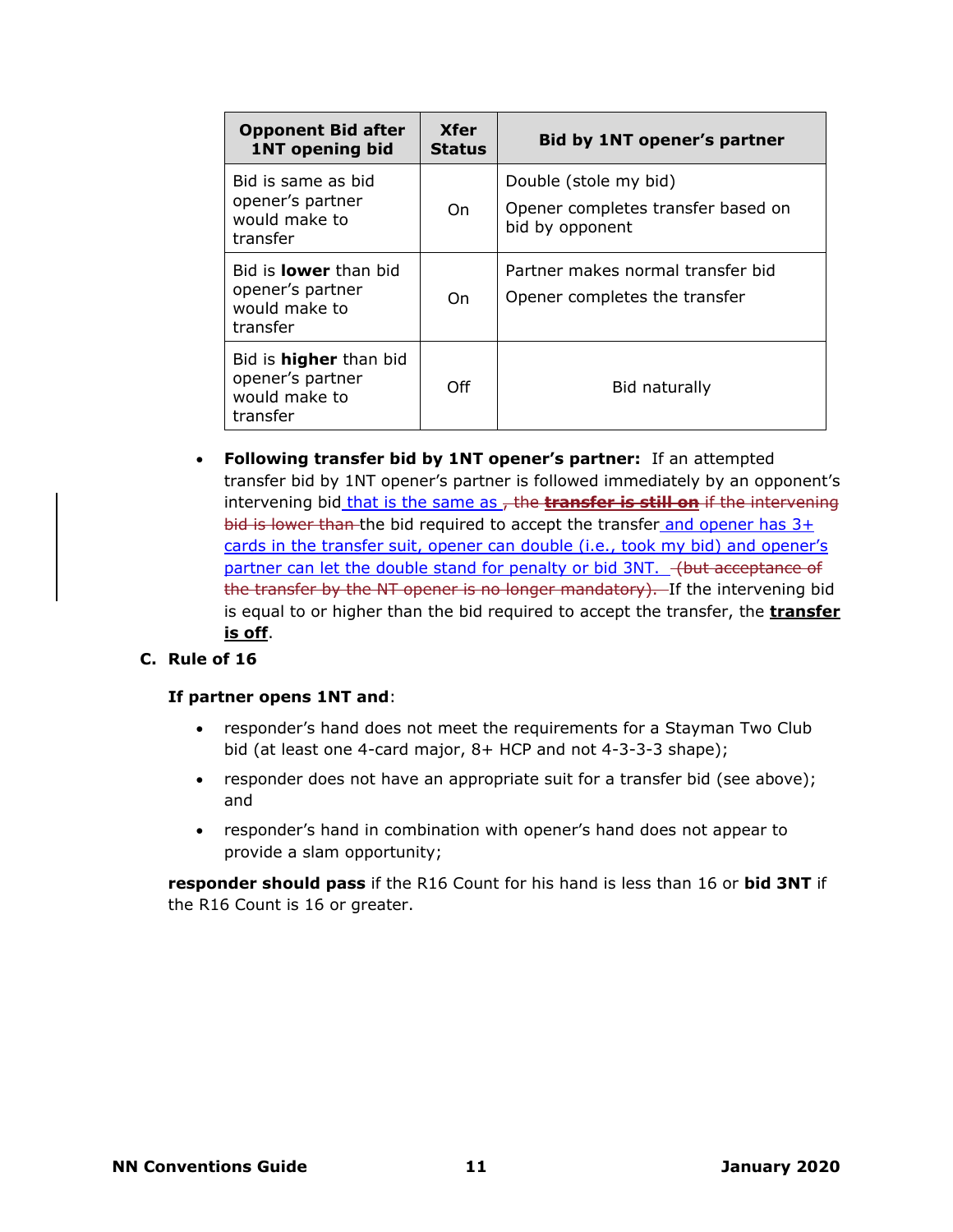# <span id="page-11-0"></span>**SECTION 6 - REVERSES**

A Reverse is a bidding sequence which requires reverser's partner to go to the 3-level to show preference for Reverse bidder's first suit. This occurs when reverser bids a new suit at the two level or above on his first rebid and the second bid suit is higher ranking than the suit he bid initially.

### **A. Requirements**

- Strong hand 16+ HCP
- Unbalanced, two-suited hand with suits that are unequal in length (at least 5 – 4). A reverse should never be made with a balanced hand.

### **B. Bidding sequence**

- The initial bid should be the longer of your two suits.
- The first rebid should be your second suit bid to the level that partner must bid at the three level to show preference for your first bid suit.

### **C. Responses**

- **Key**: A Reverse is **forcing for at least one round** partner cannot pass. After an initial two level response**<sup>20</sup>** by reverser's partner, a Reverse is **forcing to game**.
- With a weak hand and no interest in game, reverser's partner can:
	- give preference for reverser's first suit**<sup>21</sup>** at the minimum level,
	- bid no trump at the cheapest level, or
	- rebid his own suit at the cheapest level.

These bids are **not forcing** and reverser can pass before game is reached. **Key:** Any other bid by reverser's partner is game-forcing.

• With enough values to play in game opposite 16-17+HCP, reverser's partner should make a forcing bid by bidding a new suit or jumping following reverser's second bid (unless reverser's partner has already made a gameforcing bid at the two level). Additionally, reverser or his partner can move toward slam by cue bidding and/or initiating 1430 Blackwood.

**<sup>20</sup>** For example, a bidding sequence of 1D – **2**C – 2S would be a game forcing reverse but a bidding sequence of 1D – **1**H – 2S, although technically a reverse and forcing for one round, is not game forcing because reverser's partner's initial response was not at the two level.

**<sup>21</sup> Exception:** if reverser's partner is short or void in reverser's first bid suit and significantly longer in reverser's second bid suit, he can show preference for the second bid suit rather than the first bid suit (e.g., looking for an eight card fit).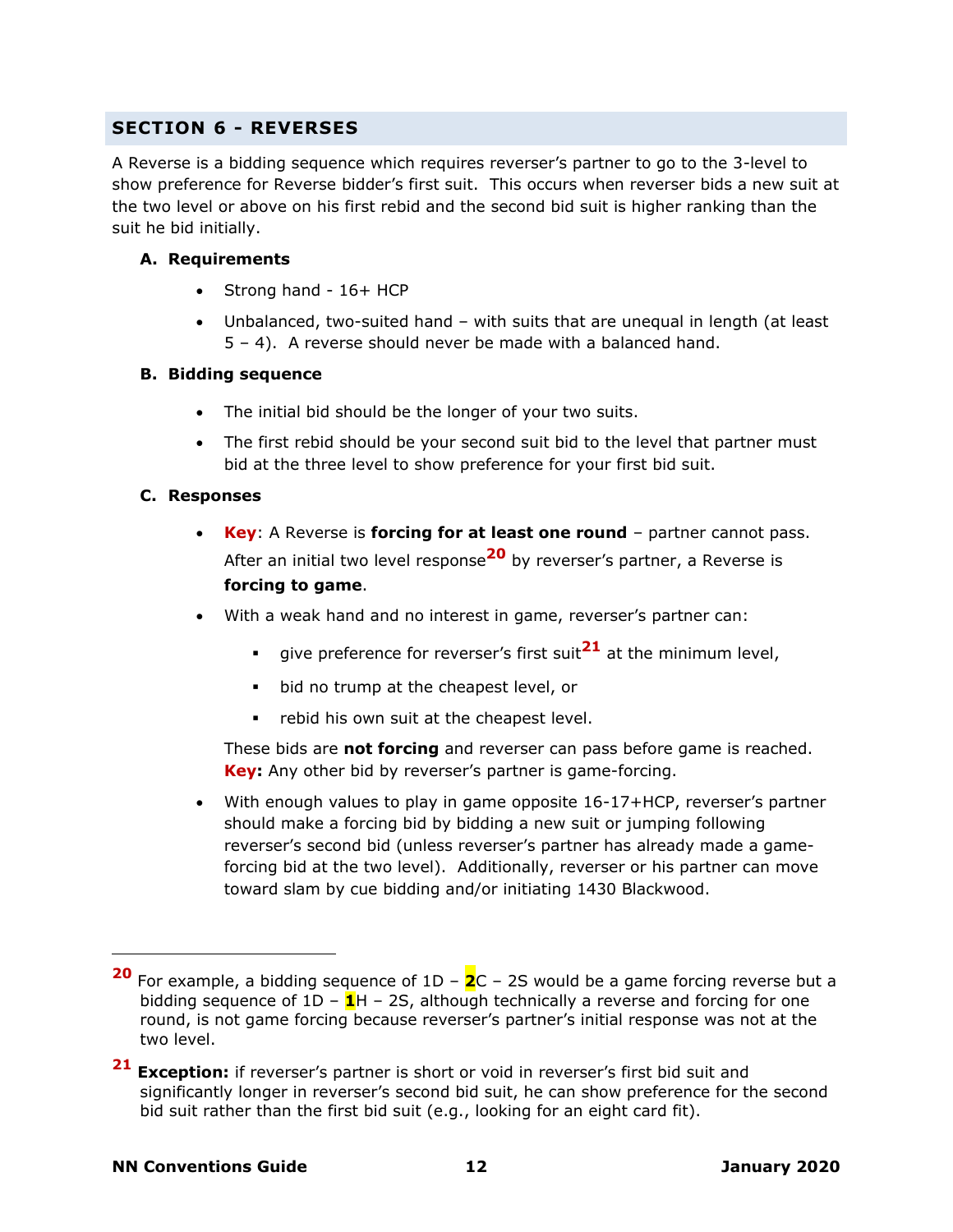# <span id="page-12-0"></span>**SECTION 7 - OPENING AT THE TWO LEVEL**

#### **A. Weak Two bids and responses + Weak Jump Overcalls**

The Weak Two bid is made in the first, second or third seat. It is designed to reduce bidding space and disrupt your opponents' communications and to be very descriptive of your hand allowing your partner to decide what, if anything, to bid. It is not made in the last/4th (pass-out) seat.**<sup>22</sup>**

To open the bidding with 2D, 2H or 2S you generally need to have 5-11 HCP and preferably but not necessarily, a Good 6 card suit. If you are not vulnerable (particularly against a vulnerable opponent), you can consider being more aggressive in making the bid (fewer points, lower quality suit).

**Weak Jump Overcalls** mirror weak preemptive bids in terms of point count and suit length. The bid is made following an opening bid by the opponents **with a one level jump**. See examples below. In Example 2, to be a Weak Jump Overcall, a 3H bid by South is necessary (one level jump). Unlike a Weak Two opening, a weak jump overcall can be made in the  $4<sup>th</sup>$  seat.

**Example 1** – South's bid is a weak jump overcall:

| N |    | <b>S</b> | W |
|---|----|----------|---|
|   | 1D | 2H       |   |

**Example 2** – South's bid is a weak jump overcall:

| N |    | <b>S</b> | W |
|---|----|----------|---|
|   | 1S | 3H       |   |

**Example 3** – South's bid is **not** a weak jump overcall (no jump):

| N | Е  | S  | W |
|---|----|----|---|
|   | 1S | 2H |   |

**Longer Suits:** With less than opening points and a 7 card suit, consider pre-empting by bidding 3 of the suit and with  $8 + \text{cards}$ , 4 of the suit. With opening points or better, rather than preempting, open at the level indicated by point count to show hand strength and preserve bidding space.

**<sup>22</sup>** Do not make a Weak Two opening bid in first or second seat if you have a 4-card major (other than the 6 card Weak Two suit).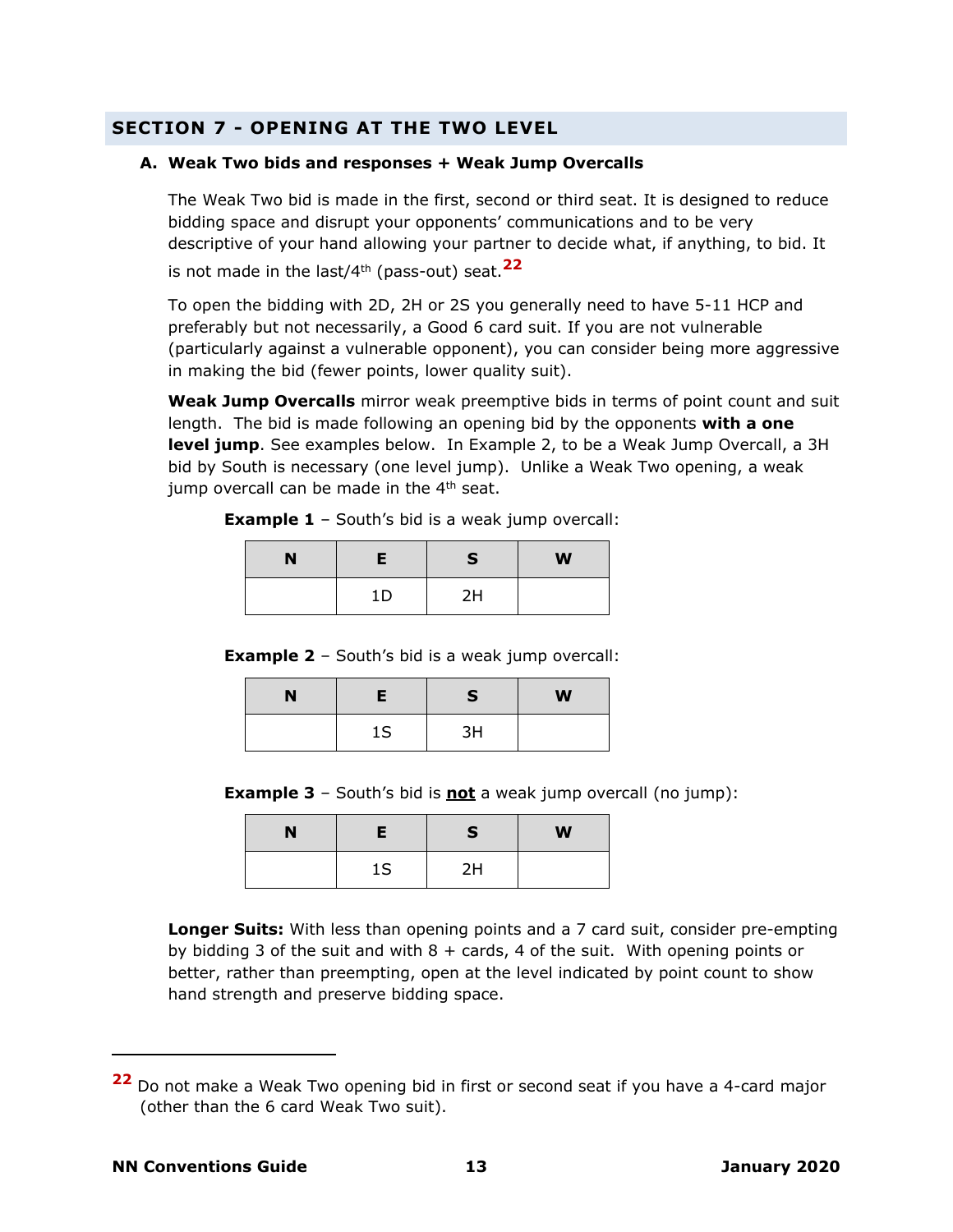# **Responses to Weak Two and Weak Jump Overcall bids <sup>23</sup>:**

Responses to Weak Two bids and Weak Jump Overcalls consist generally of the following:

- **Pass** on most hands without much of a fit or interest in game.
- To further the preempt, **raise partner's suit** with as little as 3 card support and 5 points – giving due consideration to vulnerability and opponent bidding. Partner can be expected to pass this non-forcing bid.
- With 13+ points, a Good 5+ card suit (other than partner's Weak Two suit) and interest in game, **bid a new suit**. **Key**: Weak Two bidder is **forced** to bid for one round and should:
	- raise your suit with at least 3 card support;
	- bid a side suit if he has one; or
	- rebid his long suit
- If Weak Two bidder's partner has reason to believe that game is possible based on combined point count and distribution, he can **bid 2NT** to initiate the **Ogust** convention. <sup>24</sup> <sup>25</sup> The Ogust convention asks the Weak Two opener to further describe his hand. Ogust responses are as follows:

| <b>Bid</b>     | Points***           | <b>Suit Quality</b> |
|----------------|---------------------|---------------------|
| 3 <sup>C</sup> | Min. (5-8)          | Poor                |
| 3D             | Min. (5-8)<br>Good* |                     |
| 3H             | Max. (9-11)         | Poor                |
| 3S             | Max. (9-11)         | $Good*$             |
| <b>3NT</b>     |                     | Solid**             |

**\*** Generally, (i) 2 of top 3 or (ii) 3 of top 5 honors (excl. Q+J+10)

- **\*\*** Ace, king and queen
- **\*\*\*** With trump suit established, includes distribution points

**<sup>23</sup>** All responses to an opening Weak 2 bid are **forcing for one round**, except for a raise of partner's suit.

**<sup>24</sup>** The **Ogust convention** is intended to be a response to weak two opening bids but **should not be initiated in response to a Weak Jump Overcall**.

**<sup>25</sup>** If the Weak Two opener's partner has a strong suit of his own, he should bid it rather than initiating Ogust.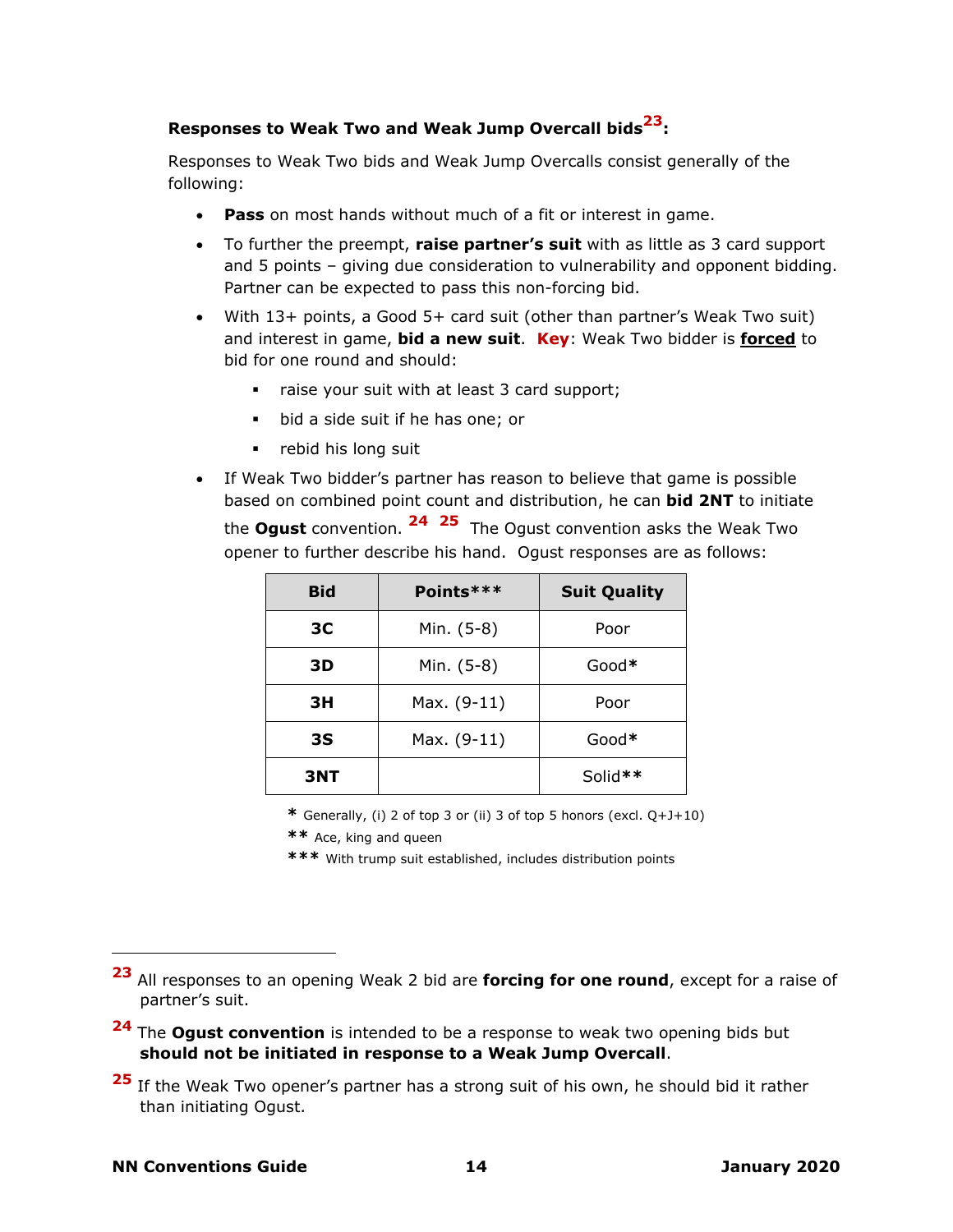Possible rebids by Ogust initiator (depending on partner's response) include:

- Closeout by passing (but only if by coincidence, partner's artificial Ogust response happens to be 3 of his Weak Two suit).
- Close out by bidding partner's Weak Two suit at the lowest available level.
- Jump to game in partner's Weak Two suit.
- Bid 3NT.
- If interested in slam, introduce a new suit which would be a cue bid agreeing to partner's suit.

**Interference with Ogust:** If an opponent's bid immediately follows the initiating 2NT bid, the Ogust convention is off except if the interfering bid is the same as the bid the Ogust responder would have made in the absence of the interfering bid, in which case the Ogust responder should double to so indicate.

### **B. Strong Two Club opening bid and responses**

The strong Two Club opening is artificial and is the only opening bid that **cannot be passed by opener's partner**. Opener's range for a 2C opening bid is usually 21+ HCP. **26**

**Key**: A strong Two Club opening is **forcing to game** unless opener's 2nd bid is 2NT. Except when opener's 2nd bid is 2NT, Responder must continue to bid until game is reached or opener passes short of game (even if responder has shown a very weak hand with a second negative).

Responses to a strong Two Club opening are as follows:

- Responder's first bid will usually be **2D (negative or waiting)**. This is artificial and essentially made to stay out of opener's way in describing his hand. The bid says nothing about diamonds. It does not promise any points but will be assumed to describe a hand with less than 8 points unless subsequent bidding indicates otherwise.
- With 8+ HCP and a Good 5 card major suit or a Good 6 card minor suit**<sup>27</sup>** responder should bid that suit at the lowest available level (2H/2S/3C/3D).
- With 8-12 HCP and only one ace or king, responder may bid 2NT (usually without a 5-card suit).

**<sup>26</sup>** A strong Two Club opening can be used with as few as 16 HCP with a distributional hand (8½ tricks in your hand if your suit is a major or 9½ tricks if your suit is a minor.)

**<sup>27</sup>** Or with 10+ HCP and any 5+ card major or 6+ card minor.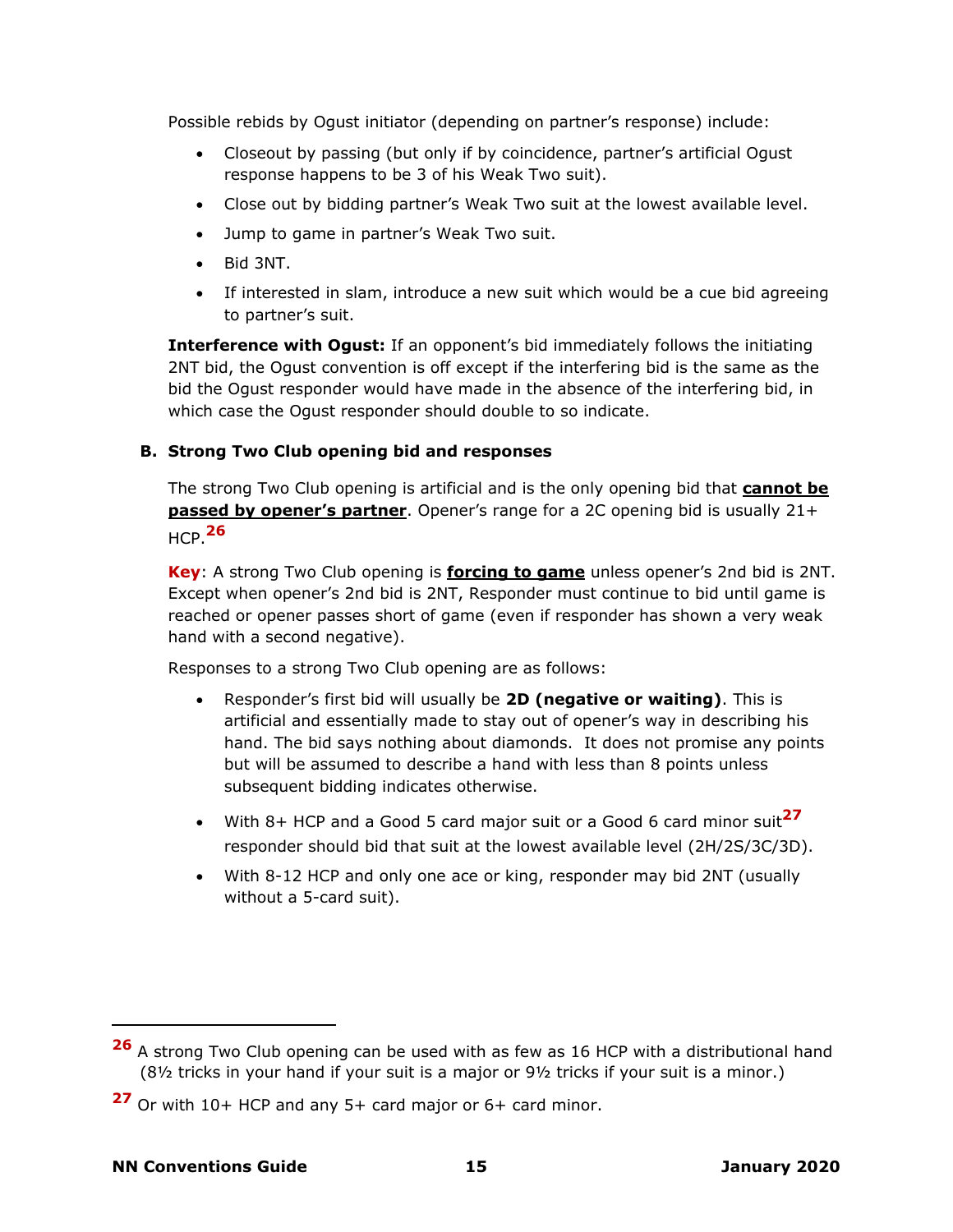### **Opener's first rebid:**

- <span id="page-15-0"></span>With a balanced hand, the Two Club opener's first rebid is (i) 2NT with  $2\underline{12}$ -24 HCP, (ii) 3NT with 25-27 HCP and (iii) 4NT**<sup>28</sup>** with 28+ HCP and all four suits stopped. Possible follow on bids by opener's partner include:
	- If opener's rebid is 2-NT:
		- Standard **Stayman<sup>29</sup>** and **Jacoby Transfer** bids (to majors only at this level) used with a 2NT opening (with the necessary point count reduced due to the Two Club opener's added strength),
		- **3NT** with 4+ HCP, or
		- With 3 or fewer HCP, **pass or transfer** opener to partner's long suit and then pass.
	- If opener's rebid is 3 NT or 4 NT:
		- Pass, or
		- Bid 6 NT if combined point count equals or exceeds 33.
- With a distributional hand, Two Club opener's first rebid is generally a bid of his long suit at the cheapest level available. Follow on bids by the Two Club opener's partner include:
	- With a weak hand (0-5 points, no kings) partner bids the cheapest minor available at the 3 level (second negative), **[29](#page-15-0) 30 31 32**
	- Jump to game in opener's major suit with  $4+$  card support, a weak hand with no A or K and no singleton or void, or
	- **•** Rebid his own  $5 6$  card suit.

**<sup>28</sup>** Quantitative – not initiating Blackwood 1430.

**<sup>29</sup>** Following an initial rebid of 2NT by 2C opener, a bid of 3C by responder initiates Stayman. However, if opener's second bid is a suit bid, a rebid of 3C by responder following his 2D initial bid is a second negative.

**<sup>30</sup>** This bid is artificial, saying nothing about the minor suit responder is bidding, but only showing a very weak hand.

**<sup>31</sup>** If opener's first rebid is 3D, there is no bidding room available to bid a minor suit at the 3 level. Under those circumstances, partner should bid 3H as the second negative showing a very weak hand. If opener's first rebid is 3H or 3S, partner would bid 4C as a second negative.

**<sup>32</sup>** Bidding a second negative does not enable the 2C opener's partner to pass on his next bid. Unless opener has bid 2NT on his first rebid, partner must continue bidding until (i) game is reached, (ii) opener rebids his suit short of game or (iii) opener passes short of game.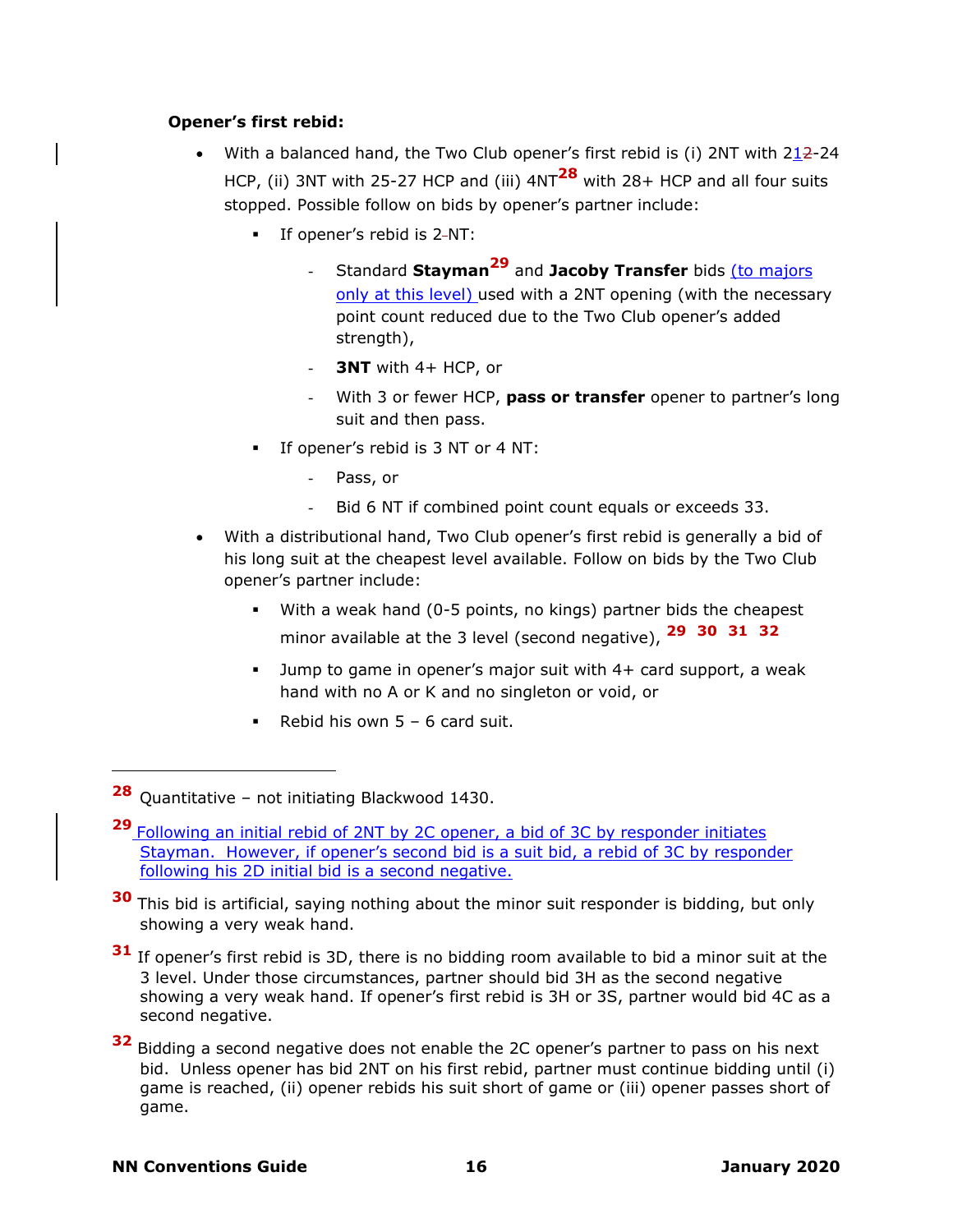# <span id="page-16-0"></span>**SECTION 8 - OVERCALLS**

Following an opening bid by opponents, the parameters for making an overcall are as follows:

- At the one level, overcall with a 5+ card suit and 8+ HCP
- At the two level, overcall with a Good 5+ card suit and 10+ HCP
- With 15 to 17 HCP, a balanced hand and 2 stoppers in opponents' bid suit, bid 1 NT
- With opening points, shortness in opponents' bid suit and the ability to play in any of the other 3 suits, double (takeout)

# <span id="page-16-1"></span>**SECTION 9 – FOURTH SUIT FORCING**

#### **A. Meaning**

When three suits have been bid by the partnership (two by the opener, one by opener's partner) a bid of the 4th suit by opener's partner is an artificial bid that says nothing about his holding in the 4th suit. **Key**: The bid of the 4th suit is forcing as follows:

- After 1C 1D 1H, a bid of 1S is natural and **forcing for one round** only
- If the 4th suit bid is at the two level or above the, 4th suit bid is **game forcing**

The 4th suit bid at the two level or above says the opener's partner has enough values to play in game and asks the opener to further describe his hand so that they can decide in which suit (or no trump) game should be bid and played.

#### **B. Responses to Fourth Suit Forcing bid by partner**

#### **4th suit bidder's partner should further describe his hand:**

- First priority is to show a stopper in the 4th suit by bidding no trump (this will usually be a 3NT bid with anything other than a bare minimum opening).
- Second priority is to show support for  $4<sup>th</sup>$  suit bidder's first bid suit (if partner has 3+ card support).
- If partner's hand does not enable either of the first two bid priorities, he should rebid one of his own suits unless there is a more descriptive bid available.

# <span id="page-16-2"></span>**SECTION 10 – TAKE OUT DOUBLE AND NEGATIVE DOUBLE**

#### **A. Take out double**

#### **Requirements for a take out double:**

- Bidding is below game
- No prior bid by doubler except pass
- No prior bid by doubler's partner except pass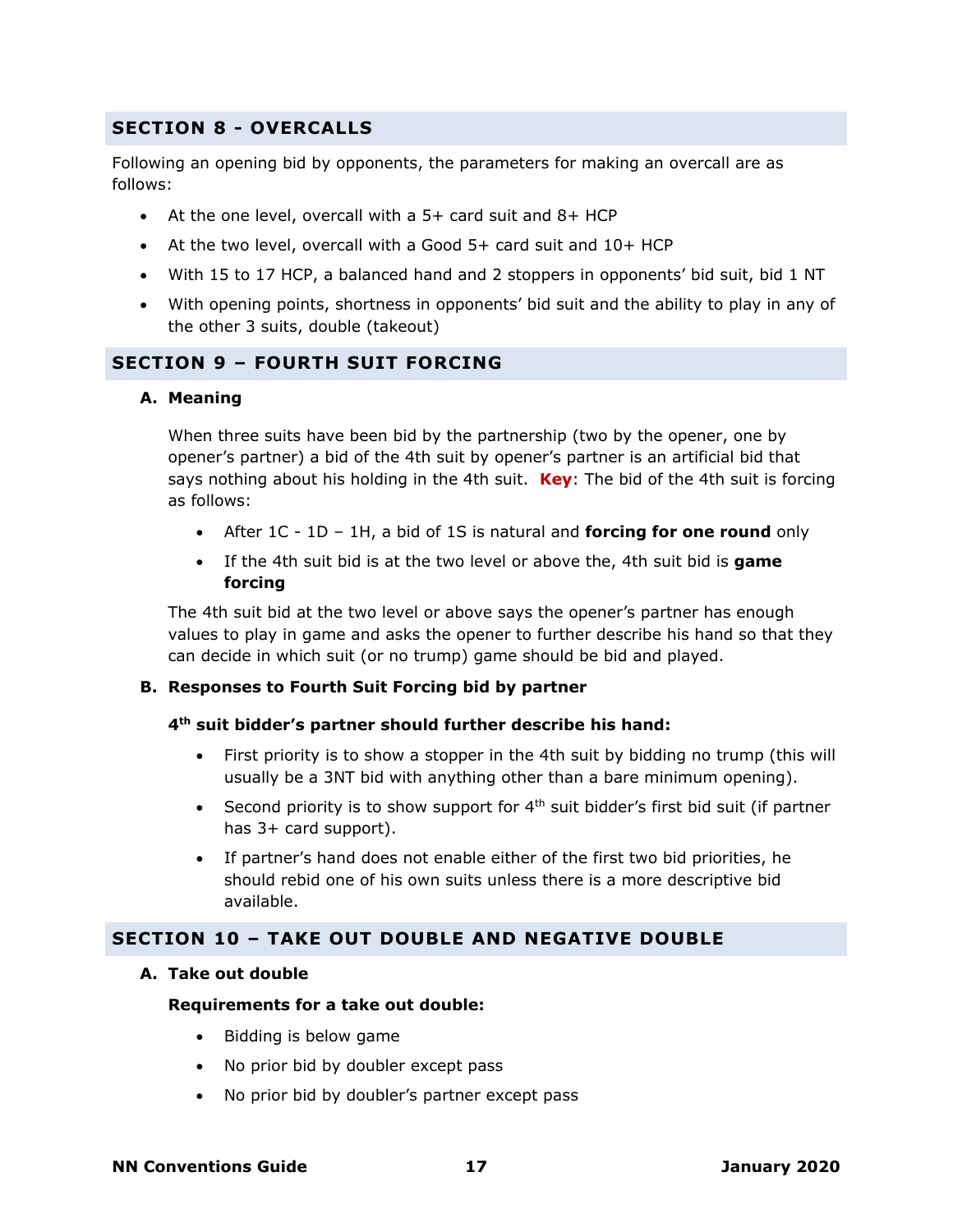- Opponents have bid a suit (not NT)
- Doubler has an opening hand or better
- Doubler has trump support for all unbid suits (Jxx or better)
- Doubler is short (doubleton or less) in opponents' suit

A take out double is **forcing<sup>33</sup>** for one round and doubler's partner must respond unless there is an intervening bid (in which case doubler's partner can pass with a weak hand).

# **Responses to take out double by doubler's partner:**

- With fewer than 8 HCP, **bid best suit at the cheapest level**.
- With 8 to 10 HCP, no 4+ card major and 1 stopper in opponents' suit, **bid NT at the cheapest level**.
- With 8+ HCP and a 4+ card major or 5+ card minor, **jump – bid best suit at one level higher than minimum or bid NT**.
- With 11 to 12 HCP, no 4+ card major and  $1\frac{1}{2}$  stoppers in opponents' suit, **jump in NT**.
- With 13+ HCP and 1½ stoppers in opponents' suit, **bid 3 NT**.

### **Rebids by doubler:**

- With minimum opening hand and minimum response from partner, **pass**.
- With apparently sufficient combined points, **bid game**.

# **B. Negative double**

This convention applies when partner has opened a suit and RHO overcalls in a suit. The negative double usually says you have 4+ cards in both unbid suits and would have made a free bid but could not because either you do not have the suit length or points to do so. It always promises length (4+) in any unbid major suit.

# **Requirements for a negative double:**

- Partner opens one of a suit and RHO overcalls in a suit. A negative double can be made following any suit bid by RHO up to 3H.
- You usually have 4+ card support for both unbid suits but always in the unbid major(s).
- To double at the one level, you must have 6+ HCP
- To double at the two level, you must have 8+ HCP

**<sup>33</sup> Rare exception to forcing**: doubler's partner is very long in opponent's suit/has good defensive potential and wants to leave the double on for penalty. This pass strongly suggests an opening lead of trump by the defense.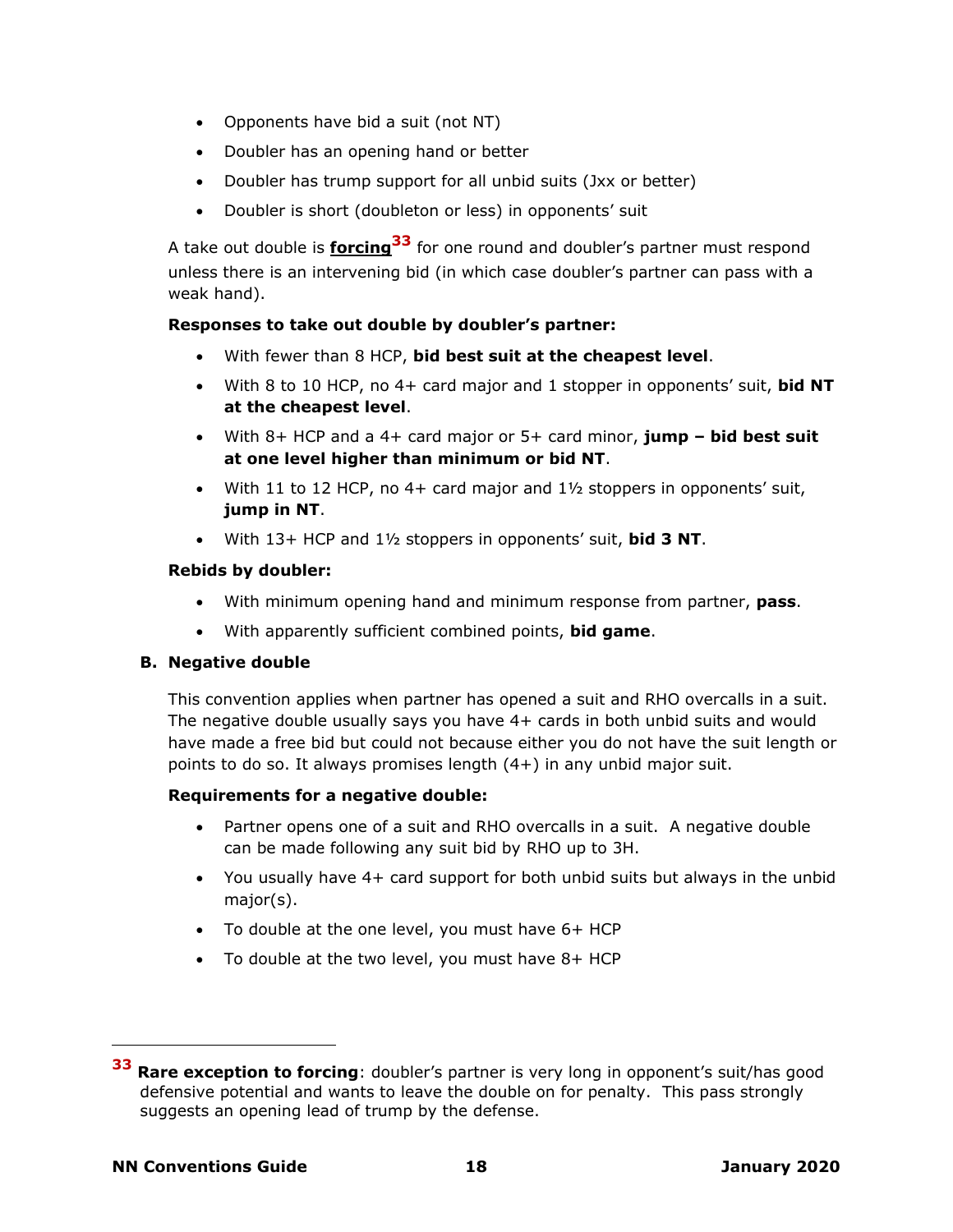- If partner must respond to the double at the three level, you must have 10+ **HCP**
- If partner must respond above 3 of his original bid suit, you must have at least an opening hand

### **Meaning of negative double:**

| Over 1D overcall                           | Doubler has 4H & 4S                                                |
|--------------------------------------------|--------------------------------------------------------------------|
| Over 1H overcall                           | Doubler has 4S & 4 of unbid minor                                  |
| Over 1S overcall                           | Doubler has 4H (unless partner<br>opened 1H) & 4 of unbid minor(s) |
| Over 2C overcall after 1D opening          | Doubler has 4H & 4S                                                |
| Over 2C overcall after 1H or 1S<br>opening | Doubler has 4D & 4 of unbid major                                  |
| If both majors have been bid               | Doubler has 4C & 4D                                                |

#### **Other:**

- Over a 1D overcall, double shows 4-4 in the majors. If you are 4-5 in the majors, bid one of the 5-card major. If you only have one 4 card major, bid one of that major as you would have in response to a 1C opening by partner.
- Over a 1H overcall, a negative double shows a 4-card spade suit. With a 5+ card spade suit, bid 1S.
- In response to a negative double, with minimum values and with 4 cards in one of the unbid suits, opener should bid that suit at the lowest level. With 14 -15 HCP, opener should jump in that suit.
- If partner opens 1NT and RHO overcalls or if RHO bids 1NT over partner's one-of-a-suit opening, a double by you is for penalties.

# <span id="page-18-0"></span>**SECTION 11 - MICHAEL'S CUE BID AND UNUSUAL NT BID**

These bids are used to show a two suited hand. The requirements for using them are as follows:

- Right hand opponent has opened one of a suit,
- You have two 5+ card suits, and
- You have a Mini hand (less than 10 HCP) or a Maxi hand (more than 15 HCP)

With a Mini or Maxi hand, you can make a Michaels cue bid or an Unusual NT bid. If you have a hand with 10 to 15 HCP and two 5+ card suits, you should overcall the higher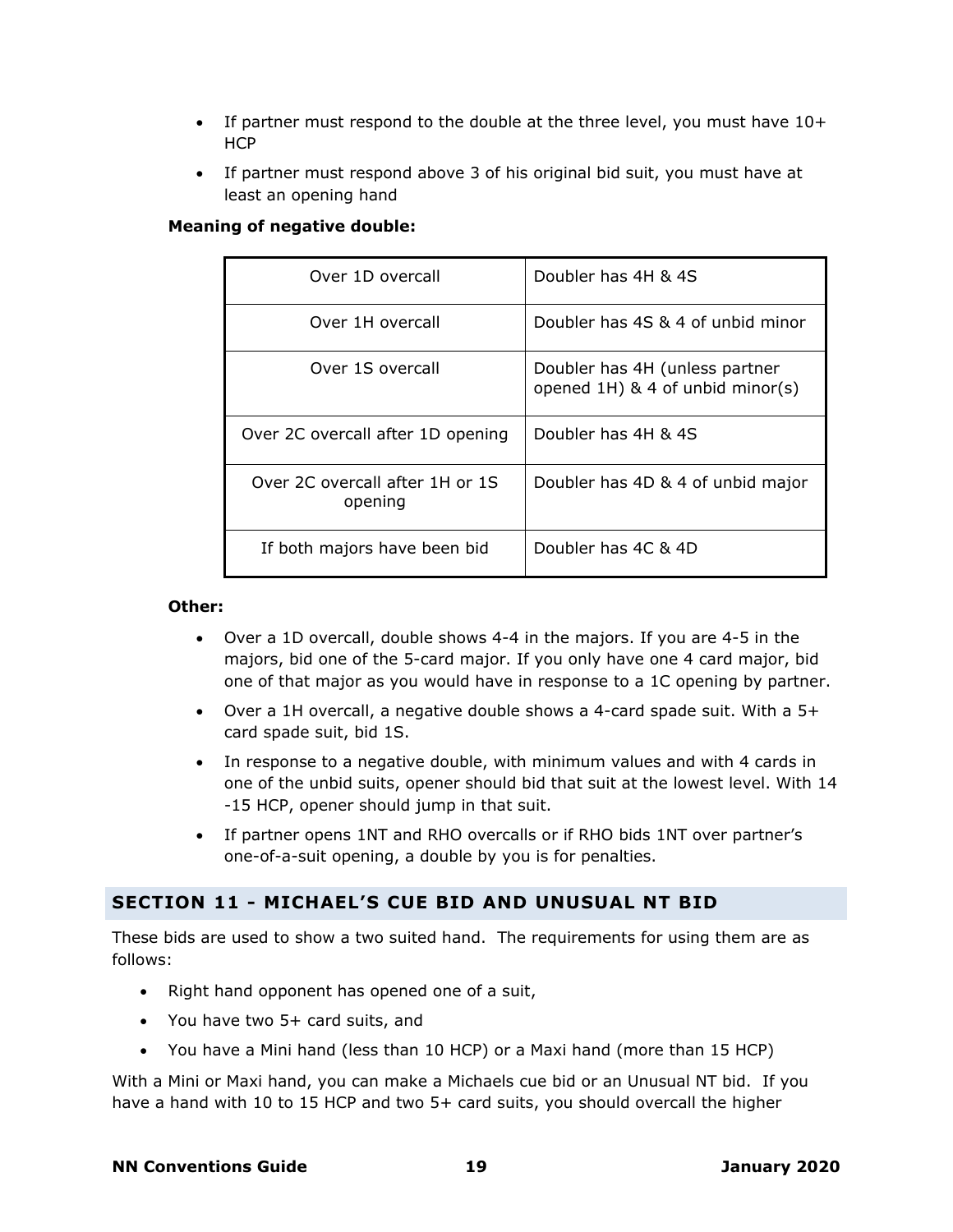ranking of your suits and perhaps you will have an opportunity to show the second suit later in the auction.

# **A. Michael's cue bid**

The primary purpose of the Michael's cue bid is to communicate that you have 5+ cards in each of **the unbid major suits if both are unbid or in the unbid major suit and one of the minor suits** (see table below).

To make a Michael's cue bid, you overcall RHO's opening bid by bidding the same suit at the next level (e.g., RHO opens 1C and you overcall 2C). Your Michael's cue bid has the following meaning:

| <b>RHO Bid</b> | <b>Your Overcall</b> | <b>Meaning of Your Bid</b>        |
|----------------|----------------------|-----------------------------------|
| 1C             | 2C                   | You have 5+H and 5+S              |
| 11)            | 2D                   | You have 5+H and 5+S              |
| 1H             | 2Η                   | You have $5+S$ and $5+C$ or $5+D$ |
| 15             | 25                   | You have 5+H and 5+C or 5+D       |

# **B. Unusual NT bid**

The primary purpose of the Unusual NT bid is to communicate that you have 5+ cards in each of the **two lowest ranking unbid suits**.

To make an Unusual NT bid, you **bid 2NT** over RHO's opening bid. Your Unusual NT bid has the following meaning:

| <b>RHO Bid</b> | <b>Your Overcall</b> | <b>Meaning of Your Bid</b> |
|----------------|----------------------|----------------------------|
| 1C             | 2NT                  | You have 5+H and 5+D       |
| 1D             | 2NT                  | You have 5+H and 5+C       |
| 1H             | 2NT                  | You have 5+C and 5+D       |
| 1S             | 2NT                  | You have 5+C and 5+D       |

# **C. Responses to Michael's cue bid or Unusual NT bid<sup>34</sup>**

• With 3+ card support for one of bidder's 5+ card suits, bid that suit at the next level. This is making a selection of a suit and is not invitational or encouraging.

**<sup>34</sup>** Initially, partner should assume that Michael's/UNT bidder has a **Mini hand** and bid accordingly. If Cue bidder bids again after partner's initial response, this indicates a **Maxi hand**.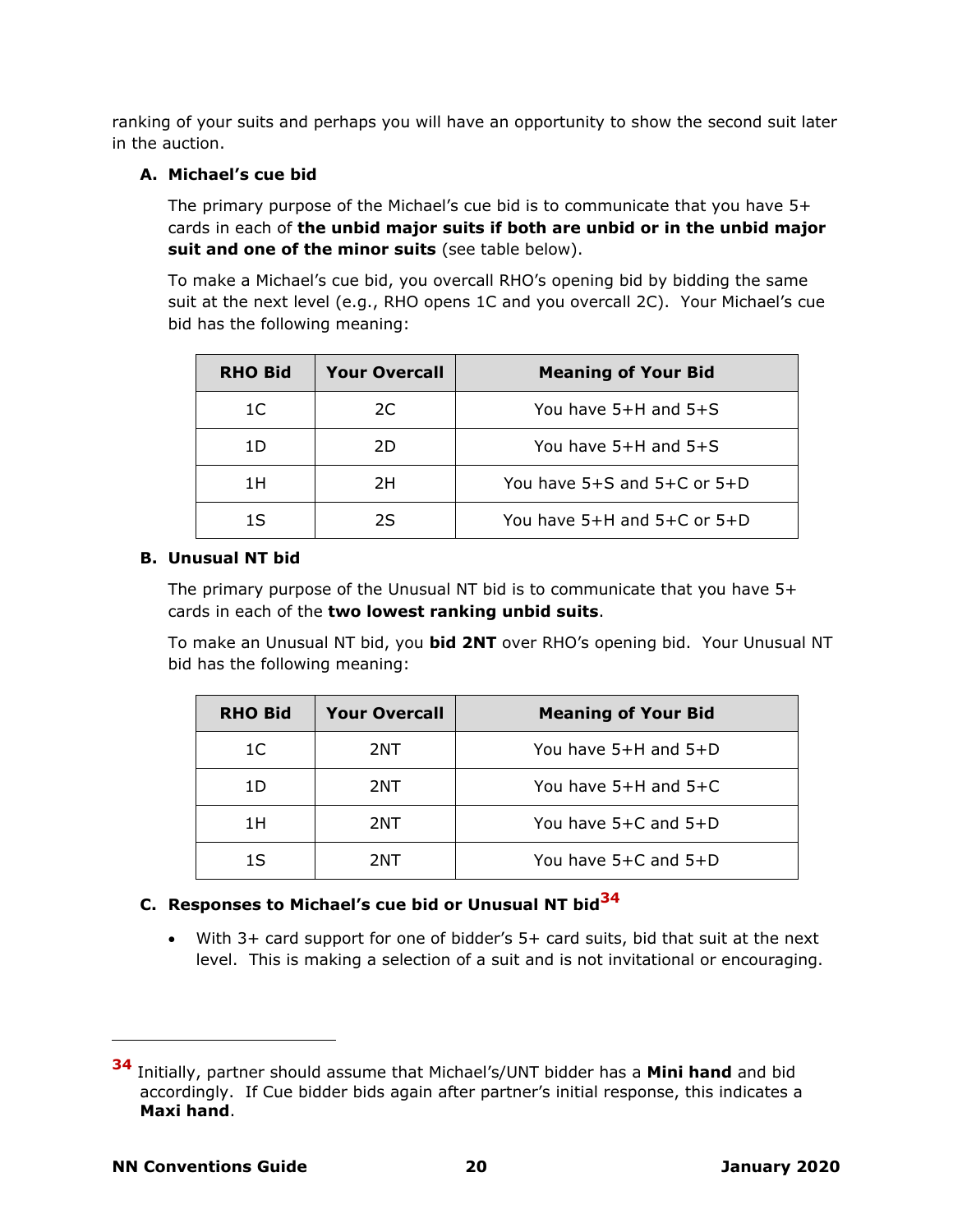- If the Michael's cue bid shows one major suit and one (unknown) minor suit but the partnership does not have a major suit fit, responder/partner can bid 2NT to ask partner to bid the unknown suit to find out if there is a fit in that suit.
- With less than opening points, preempt by jumping to the 4 level in one of bidder's 5+ card suits.
- Bid a suit other than one of cue bidder's 5+ card suits, indicating a lack of fit with either of those suits. This is a sign-off and requires a Good and long suit on the part of the responder.
- Bid 3NT indicating adequate stoppers in the other two suits and some support in cue bidder's 5+ card suits.

# <span id="page-20-0"></span>**SECTION 12 – CONVENTIONS TO EXPLORE SLAM**

# **A. 1430 Roman Key Card Blackwood**

1430 Blackwood seeks information regarding 5 key cards (consisting of the 4 aces and the king of trumps).**<sup>35</sup>** Responses to 4NT and 5NT 1430 Blackwood are as follows:

| 4NT - Asking for Key Cards |                                              | <b>5NT - Asking for Non-</b><br><b>Trump Kings</b> |                                             |
|----------------------------|----------------------------------------------|----------------------------------------------------|---------------------------------------------|
| <b>Responder Bid</b>       | <b>Key Cards in</b><br>Hand<br>$[1430]^{36}$ | <b>Responder</b><br><b>Bid</b>                     | <b>Non-Trump</b><br><b>Kings in</b><br>Hand |
| <b>5C</b>                  | $1$ or $4$                                   | 6C                                                 | 0                                           |
| 5D                         | $3$ or $0$                                   | 6D                                                 | 1                                           |
| 5H                         | 2 without<br>trump queen                     | 6H                                                 | 2                                           |
| <b>5S</b>                  | $2 + \text{trump}$<br>queen                  | 6S                                                 | 3                                           |

**<sup>35</sup>** The trump suit should have been established (i.e., the expected trump suit has been both bid and supported) before initiating 1430 Blackwood. If the trump suit has not been established (i.e., the expected trump suit has not been both bid and supported), for purposes of 1430 Blackwood, trump is considered to be the last suit bid by the partnership prior to 4NT.

**<sup>36</sup>** By way of contrast, the first round of standard Blackwood addresses only the 4 aces and responses are 5C with zero or 4 aces, 5D with 1 ace, 5H with 2 aces and 5S with 3 aces.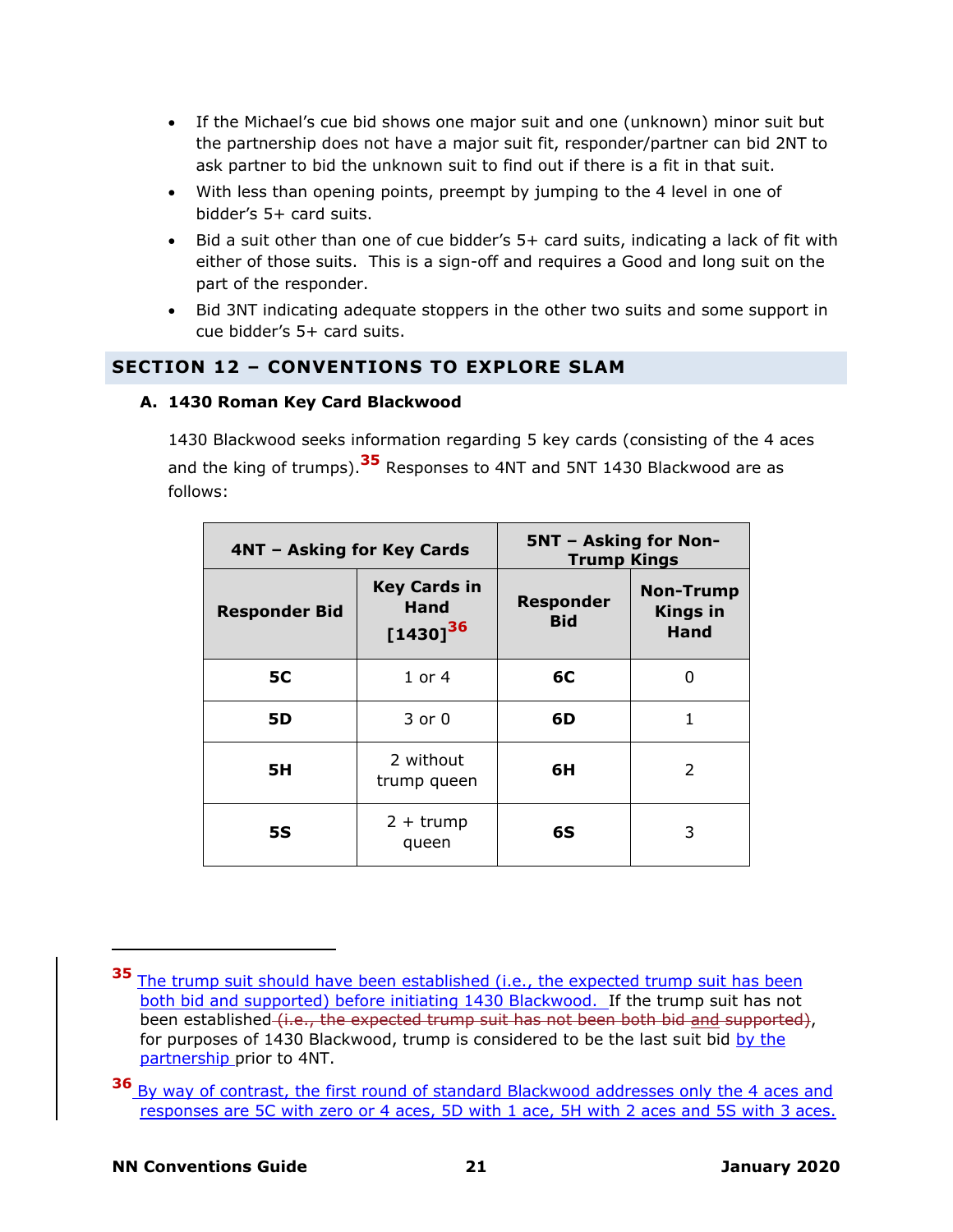# **When not to use 1430 Blackwood: 37**

- Generally, 1430 Blackwood should not be initiated with a hand that contains a void.
- It is inadvisable to initiate 1430 Blackwood with two quick losers in a single suit in your hand (i.e., e.g., you lack at least a 1st or 2nd round control in a suit).
- 1430 Blackwood can be problematic when a minor suit is agreed upon because the response to 1430 Blackwood may force you to a bidding level that is higher than your number of aces can support.

### **B. Gerber**

If the opener bids a natural no trump in his first or second bid and an agreed suit has not been found or if the last bid was a natural no trump, then **a jump to 4 clubs** is Gerber asking for aces. **Exception:** when 3NT is the last bid, a bid of 4C (i.e., no

jump) by partner initiates Gerber and asks for aces.**<sup>38</sup>**

Responses to a Gerber aces request are as shown in the left half of the following table:

| 4C - Asking for Aces |                     | 5C - Asking for Kings          |                                |
|----------------------|---------------------|--------------------------------|--------------------------------|
| <b>Responder Bid</b> | <b>Aces in Hand</b> | <b>Responder</b><br><b>Bid</b> | <b>Kings in</b><br><b>Hand</b> |
| 4D                   | 0 or 4              | <b>5D</b>                      | 0 or 4                         |
| 4H                   |                     | 5H                             |                                |
| 4S                   | 2                   | <b>5S</b>                      | 2                              |
| 4NT                  | 3                   | 5NT                            |                                |

A bid of 5C (after initiating Gerber by bidding 4C and getting a response) indicates that all aces are accounted for and asks for kings. Responses to the 5C bid are shown in the right half of the foregoing table.

**<sup>37</sup>** In lieu of 1430 Blackwood consider cue bidding (see below). to show first round controls. With multiple aces, responder should cue bid the lowest ranking suit with an ace.

**<sup>38</sup>** Immediately following a 3NT bid by partner, a jump to 5C is not required to initiate Gerber.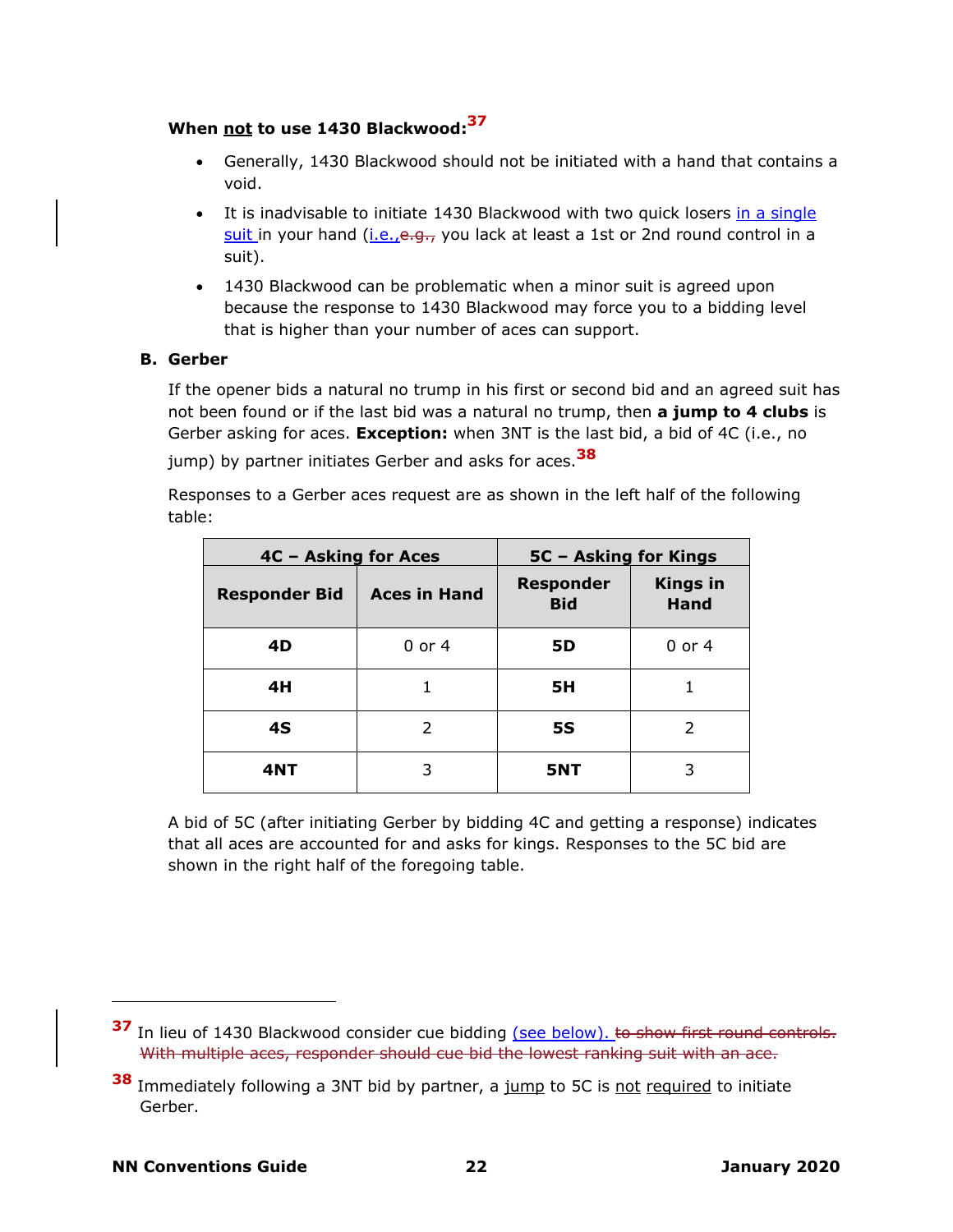# **C. Cue Bidding Aces**

Although there are much more complex cue bidding systems involving both first round controls (aces + voids) and second round controls (kings + singletons), we will keep our system simple by limiting cue bidding to showing aces only (i.e., not voids and not second round controls). A cue bid by either partner is showing an interest in slam.

The bid of a new suit is considered to be a control showing cue bid rather than a regular suit bid if the trump suit **<sup>39</sup>** has been has been agreed (bid and supported) and:

- If the agreed trump suit is a major suit, a new suit is bid above three of the agreed trump suit **<sup>40</sup>**, or
- If the agreed trump suit is a minor suit, a new suit is bid above 3NT. **41**

**Key**: When cue bidding, start by showing your ace **in the suit that allows you to make the lowest possible bid**. Often the suit that allows you to make the lowest possible bid also will be the lowest ranking suit in which you hold an ace. However, there are exceptions (see following example).

**Example:** You (Player 1) bid open 1H. Your partner (Player 2) bids 3H. Player 1 holds the ace of diamonds and the ace of spades and believes that a slam may be possible. Consequently, Player 1 makes a cue bid of 3S. This is the lowest available bid above 3 of the agreed trump suit (hearts). Consequently, it shows the ace of spades but does not deny the ace of diamonds (because it could not have been cue bid below 3S) so Player 1 may also be able to cue bid the diamond ace on his next bid (depending on Player 2's bid following the 3S cue bid).

Following the initial cue bid, the partnership continues to cue bid aces up the line. In addition to showing an ace in the bid suit, your cue bid denies an ace in any suit that could have been cue bid at a level below your cue bid. You cannot cue bid in the agreed trump suit.

Typically cue bidding occupies the bidding space below 4NT. Consequently, if additional information is needed to determine the viability of a slam bid after

**<sup>39</sup>** Cue bidding is used to explore slam in connection with suit contracts but not in connection with no trump contracts.

**<sup>40</sup>** If spades are bid for the first time at the three level that also is a cue bid (except in the case of an opening 3S preempt).

**<sup>41</sup>** Note that in the event of a forcing inverted minor raise, the objective is to reach a 3NT contract, not a slam and in response, stoppers may be shown with new suit bids below the 3NT level without suggesting slam interest. While these bids may show aces, they also may show stoppers other than aces and should not treated as showing slam interest.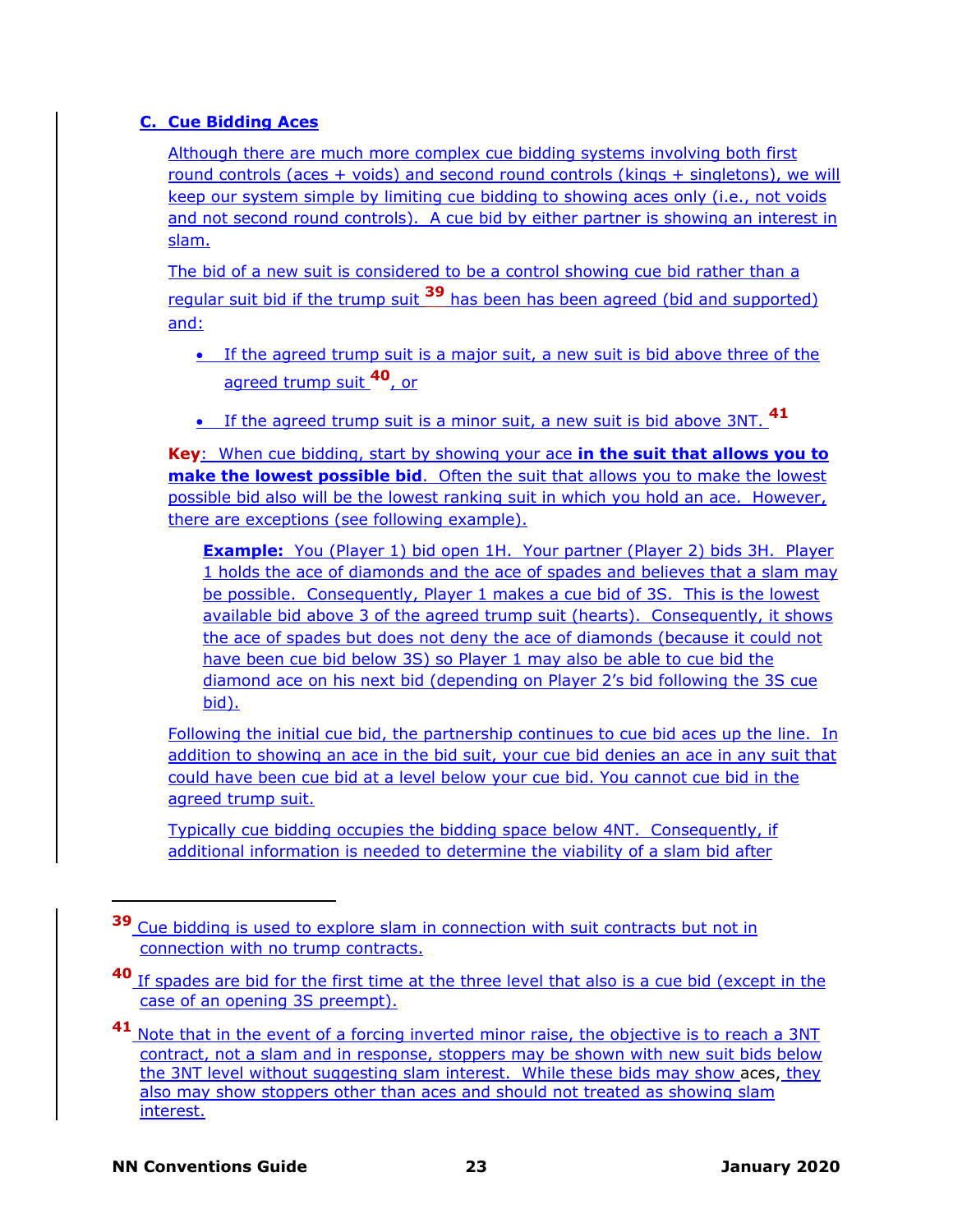reaching the limits of cue bidding, 1430 Blackwood can be initiated with a 4 NT bid. Generally, cue bidding should not be extended beyond 4S because to do so would prevent the use of 1430 Blackwood.

# <span id="page-23-0"></span>**SECTION 13 – LEADS AND DEFENSIVE CARDING**

# **A. Leads**

[to be added]

# **B. Defensive Carding**

[to be added]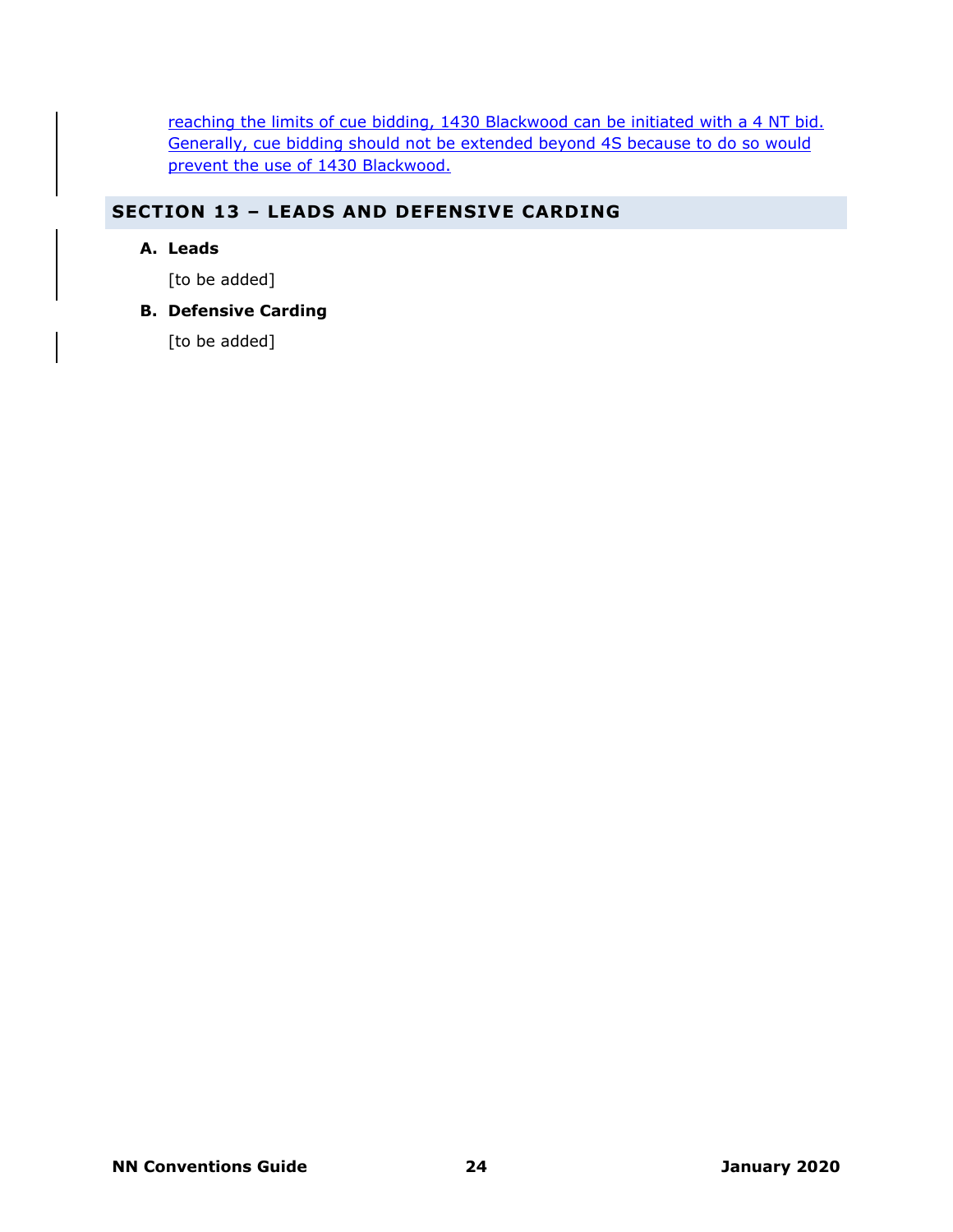# **NN Club Bidding/Conventions Guide**

<span id="page-24-0"></span>

| <b>Points Needed</b>        |            |                                                    |
|-----------------------------|------------|----------------------------------------------------|
| <b>To Make Contract of:</b> | <b>HCP</b> | <b>Comments</b>                                    |
| 1 NT or 2 in Suit           | $20 - 22$  | Fewer points needed for suit in distribution hands |
| 2 NT or 3 in Suit           | $23 - 24$  | Fewer points needed for suit in distribution hands |
| 3 <sub>N</sub>              | 25-27      |                                                    |
| 4 NT                        | 28-30      |                                                    |
| 5 NT                        | $31 - 32$  |                                                    |
| 6 <sub>NT</sub>             | 33-36      |                                                    |
| 7 NT                        | $37-40$    |                                                    |
| 4 in Suit                   | 26-28      | Fewer points needed for suit in distribution hands |
| 5 in Suit                   | 29-31      | Fewer points needed for suit in distribution hands |

# **APPENDIX I – POINT GUIDELINES**

| <b>Opening Bids and Rebids - Balanced Hands (1)</b> |                                                                            |                     |                                          |
|-----------------------------------------------------|----------------------------------------------------------------------------|---------------------|------------------------------------------|
| <b>Opener Points</b>                                | <b>Opening Bid</b>                                                         | <b>Opener Rebid</b> | <b>Comments</b>                          |
| $<$ 12 HCP                                          | Pass                                                                       |                     |                                          |
| 12-14 HCP                                           | 1 Suit                                                                     | 1 NT                | Open 5+ card major or convenient minor   |
| 15-17 HCP                                           | 1 NT                                                                       |                     | Should have stoppers in at least 3 suits |
| 18-19 HCP                                           | 1 Suit                                                                     | 2 NT                | Open 5+ card major or convenient minor   |
| 20-21 HCP                                           | 2NT                                                                        |                     |                                          |
| 22-23 HCP                                           | $2 - 1$                                                                    | 2 NT                | Strong Two ♣                             |
| 24-27 HCP                                           | $2 - 1$                                                                    | 3 NT                | Strong Two ♣                             |
| ≥28 HCP                                             | $2 - 1$                                                                    | 4 NT                | Strong Two ♣                             |
| <b>Other/Notes:</b>                                 | Balanced Hand = No singletons or voids & no more than one doubleton<br>(1) |                     |                                          |

| <b>Opening Bids - Unbalanced Hands</b> |                                 |                    |                                                                             |
|----------------------------------------|---------------------------------|--------------------|-----------------------------------------------------------------------------|
| <b>Opener Points</b>                   | <b>Other Features</b>           | <b>Opening Bid</b> | <b>Comments</b>                                                             |
| 5 to 11 HCP                            | $6 \cdot \frac{1}{2}$           | 2 of Suit          | Weak Two (preempt)                                                          |
| 5 to 11 HCP                            | 7+ card suit                    | 3+ of Suit         | Preempt                                                                     |
| 12 to 21 Pts                           | 1 Suit                          | 1 of Suit          | Open 5+ card major or convenient minor<br>if no $5+$ card major $(2)$ $(3)$ |
| $21+HCP$                               | 81/ <sub>2</sub> Tricks in hand | $2 -$              | Strong Two ♣                                                                |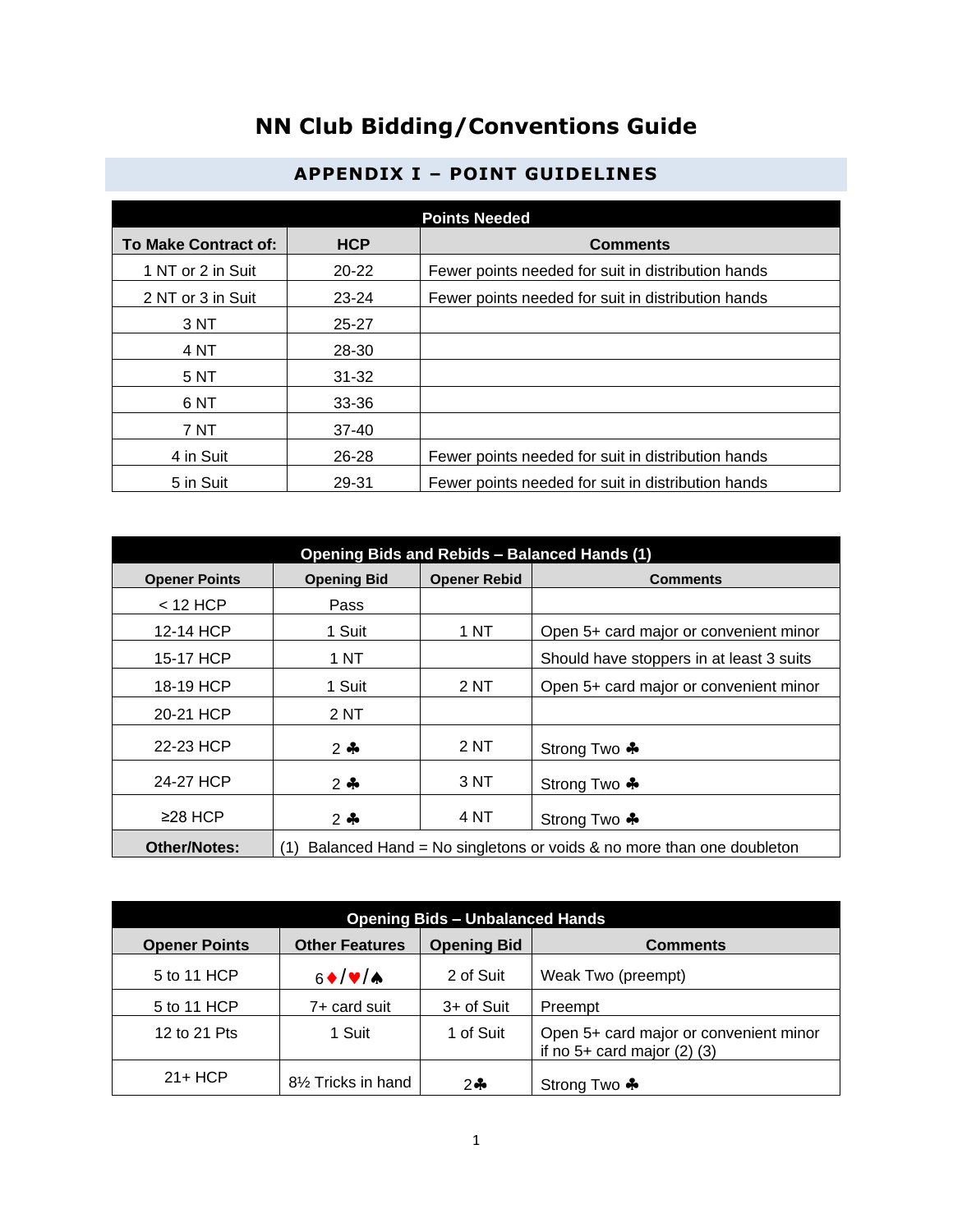| <b>Overcalls</b>    |                      |                                                                                                                                             |                                                                                       |
|---------------------|----------------------|---------------------------------------------------------------------------------------------------------------------------------------------|---------------------------------------------------------------------------------------|
| <b>Overcall Bid</b> | <b>Bidder Points</b> | <b>Other Features</b>                                                                                                                       | <b>Comments</b>                                                                       |
| 1 in a suit         | $8+HCP$              | Good 5+ card suit                                                                                                                           |                                                                                       |
| 2 in a suit         | $10+HCP$             | Good 5+ card suit                                                                                                                           | Bidding a new major suit at the<br>two level shows a 5-card suit<br>and $\geq 10$ Pts |
| Double (takeout)    | Opening hand         | Short in opener's<br>$\overline{\phantom{a}}$<br>suit<br>Able to accept any<br>$\overline{\phantom{a}}$<br>of the other 3 suits<br>as trump | Follows suit opening by<br>opponent                                                   |
| 1 NT                | $15 - 17$ HCP        | Balanced hand                                                                                                                               | 2 stoppers in opener's suit                                                           |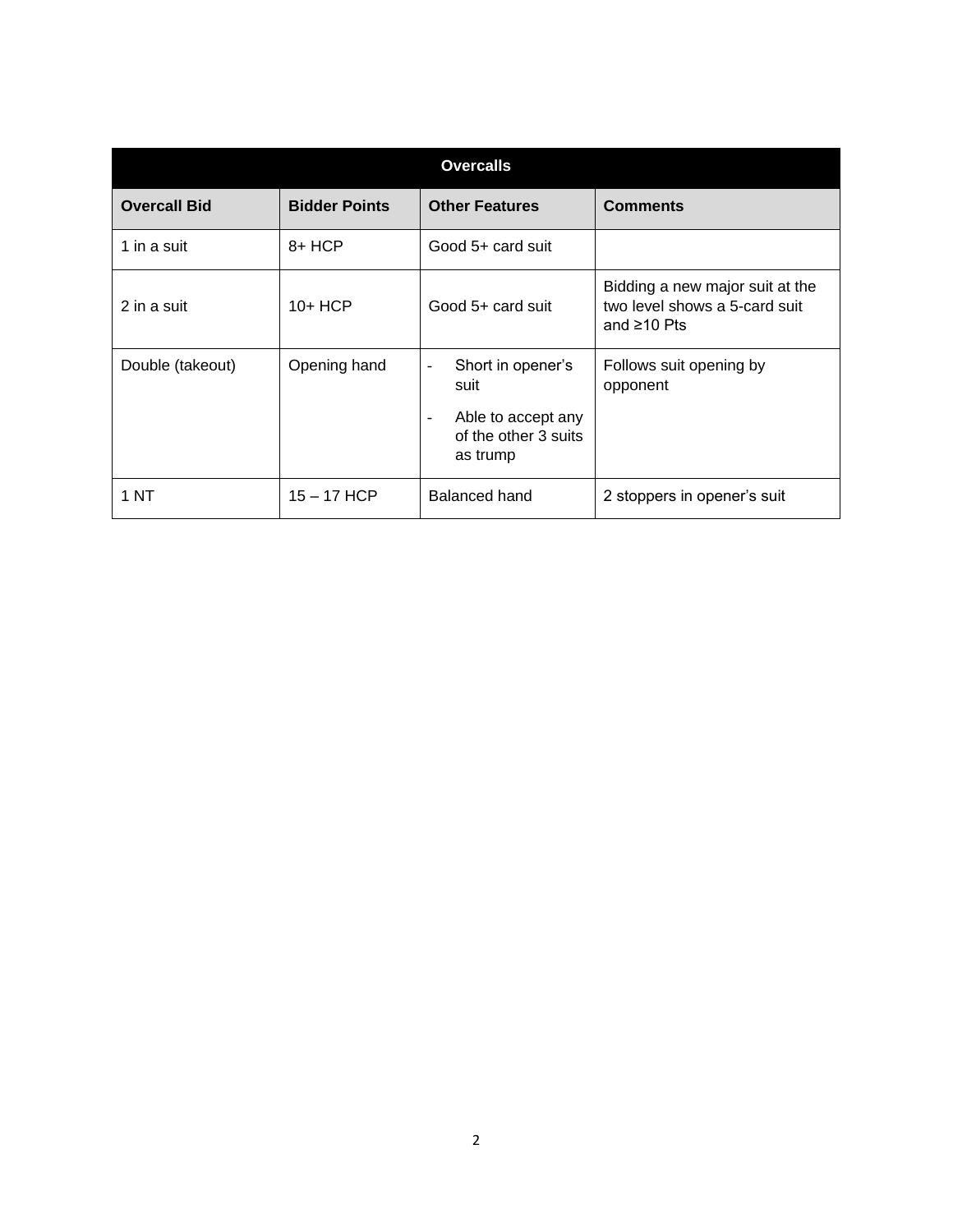# **NN Club Bidding/Conventions Guide**

# **APPENDIX II – BIDDING FOLLOWING 2NT OPENING**

### <span id="page-26-0"></span>**Responses to 2NT opening bids include the following:**

### **A. Stayman Three Clubs**

Following a two NT opening, it is desirable to find out if there is a major suit fit. If the following criteria are met, the partner (responder) of the NT opener can initiate the Stayman convention by bidding 3C to determine if there is an 8 card fit in at least one of the major suits:

- Responder has 4+ HCP**<sup>1</sup>**
- Responder usually does not have 4-3-3-3 distribution
- Responder has at least one 4-card major, but may be 4-4 or 4-5 in the majors

The Stayman Three Club bid is artificial and says nothing about clubs. It indicates that the responder's hand contains one or more 4 card major suits and asks opener to indicate if his hand also contains one or more 4 card major suits.

Opener **must** bid 3D, 3H or 3S in response to a Stayman Three Club bid by partner:

- If opener has no four-card major, **bid 3D**.
- If opener has a 4+ card heart suit, **bid 3H**. A bid of 3H says the opener has 4+ hearts and may also have 4+ spades (i.e., two 4 card majors).
- If opener has a 4+ card spade suit, **bid 3S**. The 3S bid denies also having 4+ H.
- If opener has two 4 card majors, **bid 3H**.

Responder's rebid after a 3D response by opener denying a major fit:

• Unless responder is interested in exploring slam, he should **bid 3NT** regardless of his R16 Count.**<sup>2</sup>** Responder should not pass following a 3D response by opener because it is artificial and says nothing directly about diamonds.

**<sup>1</sup> Drop Dead Stayman**: Drop Dead Stayman is not used in response to a 2NT opening.

**<sup>2</sup>** Following opener's rebid of 3D denying a major suit fit, if responder is 4-5 in the majors and has a R16 Count of 11 or greater, responder can bid the 5-card major suit at the 3 level. If opener has 3 card support for that major (and preferably also has an outside doubleton or better) opener can raise to game in the major; if not, opener can bid 3NT.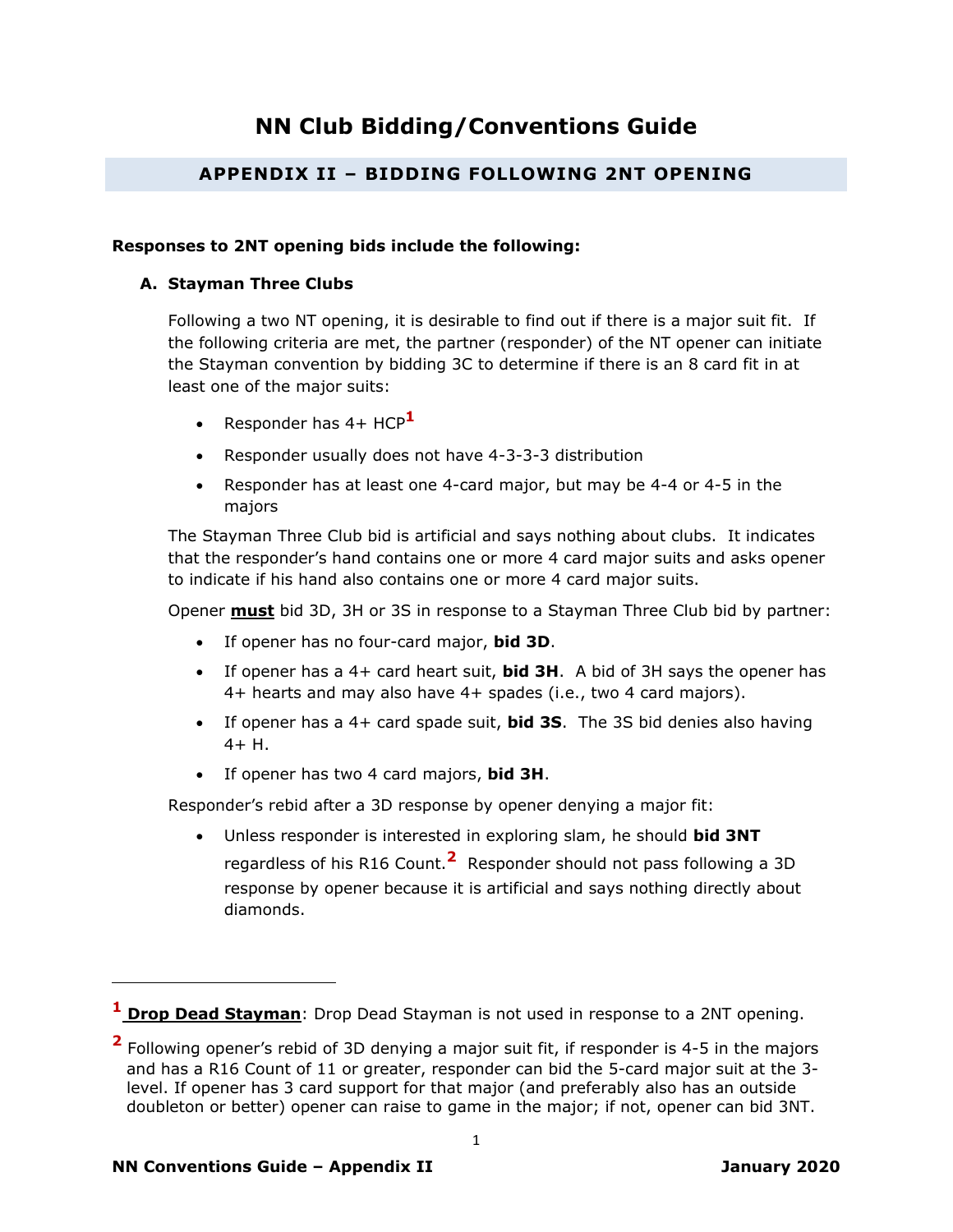• If responder has slam interest (typically with 11+ HCP opposite a 2NT opening by partner), he can make a **quantitative** raise in NT to explore slam potential (**4NT**) **3** asking opener to pass (with 20 HCP) or bid 6NT (with 21 HCP) or, with appropriate total partnership points, he can bid slam directly (**6/7 H, S or NT**).

Responder's rebid after a 3H/3S response by opener:

- If responder has no fit with opener's major, **bid 3NT**. Opener will usually pass. However, if opener has 4 cards in the other major, in his next rebid opener can bid 4 of that major with maximum HCP (21) for a 2NT opening.
- Unless responder is interested in exploring slam, if responder has **a fit** with opener's major, he should **bid 4 of opener's major**.
- If responder has slam interest (typically with 11+ HCP opposite a 2NT opening by partner), he can make a **quantitative** raise in NT to explore slam potential (**4NT)** asking opener to pass (with 20 HCP) or bid 6NT (with 21 HCP) or, with appropriate total partnership points, he can bid slam directly (**6NT/7NT)**.

### **Interference with Stayman.**

- **Immediately following 2NT opening bid:** If immediately following a 2NT opening the opponents interject a bid of 3C or double, 2NT opener's partner can still initiate Stayman by doubling the 3C bid ("you stole my bid") or bidding 3C over opponent's double. Any other immediate intervening bid by opponents eliminates the Stayman option for the opener's partner.
- **Following 3C Stayman-initiating bid:** If opponents interject a bid following a 3C Stayman initiating bid by 2NT opener's partner, Stayman status and responses are as follows:

| <b>Opponent Bid</b><br>after 2C<br>Stayman bid | <b>Stayman</b><br><b>Status</b> | <b>1NT opener rebid</b>                                                                                         |
|------------------------------------------------|---------------------------------|-----------------------------------------------------------------------------------------------------------------|
| 3D                                             | On                              | No 4-card major - double (stole my bid)<br>With 4+H/4S - normal Stayman response                                |
| 3H                                             | On for<br>Spades only           | With $4+S - bid 3S$ (normal Stayman)<br>Otherwise - bid 3NT (or Pass with no<br>stopper in opponents' bid suit) |
| 3S                                             | Off                             | Bid naturally                                                                                                   |

**<sup>3</sup>** A 4NT bid following a 2NT opening **does not** initiate Blackwood or Roman Key Card. To ask for aces in these circumstances, initiate Gerber.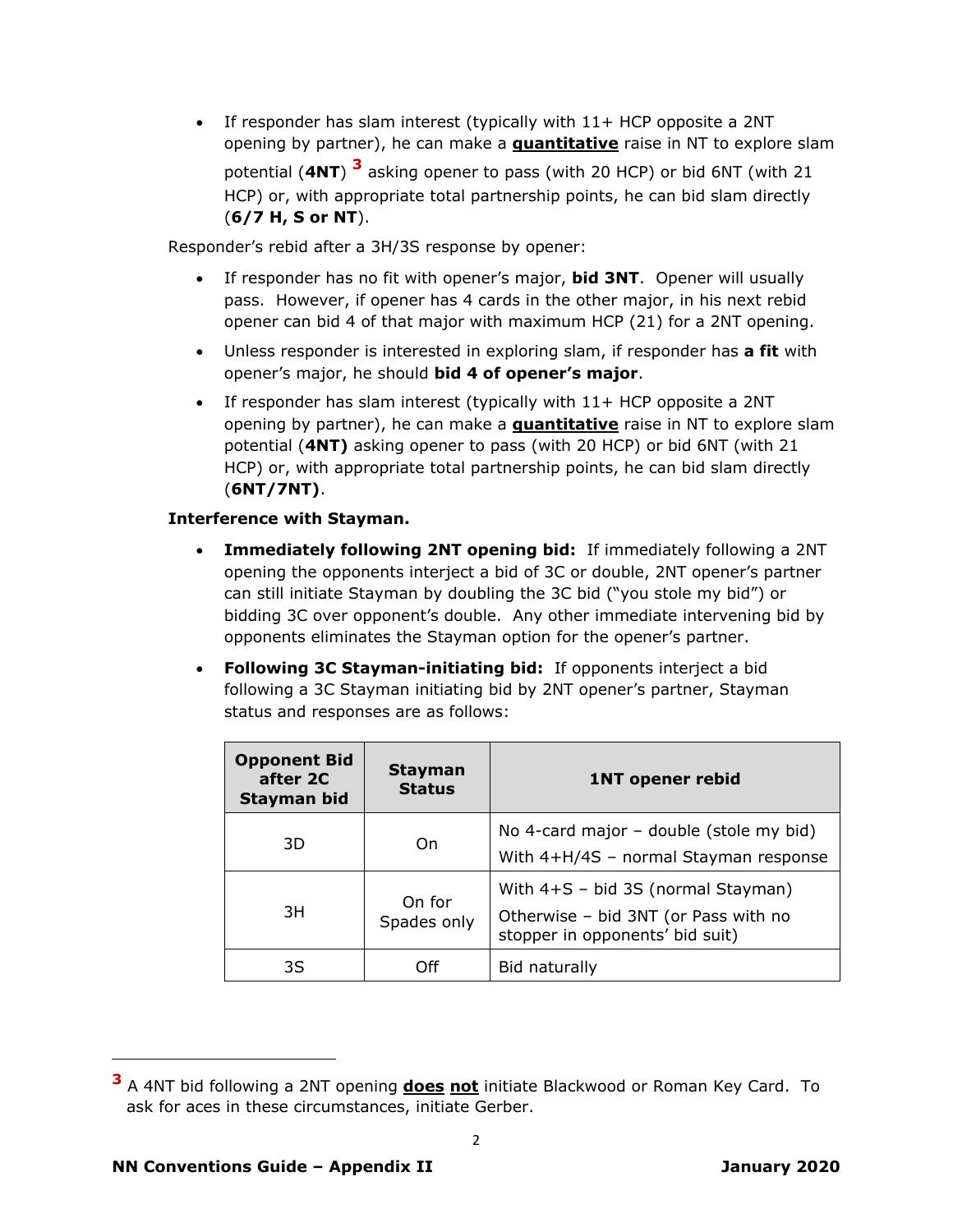# **B. Jacoby Transfers following 2NT opening bid**

Following a **2NT opening** bid, if opener's partner has a long **major** suit (5+ cards), partner/responder can transfer play of the hand in that major suit to opener. **Transfers to minor suits are not permitted** following a 2NT opening.

A transfer bid **should** be made by responder if he has low or virtually no points but also **can** be made with many points (no limit).

# **Transfers to 5+ card major suits (2NT opening):<sup>4</sup>**

- To transfer to hearts, responder **bids 3D** and the 2NT opener is expected to complete the transfer by bidding 3H.
- To transfer to spades, responder **bids 3H** and the 2NT opener is expected to complete the transfer by bidding 3S.
- Exceptions to completing the transfer to a major suit: **NONE<sup>5</sup>**

# **Responder rebids following opener's acceptance of a transfer:**

- With a balanced hand, a 5-card major transfer suit and R16 Count of less than 11, **Pass**.
- With a balanced hand, a 5-card major transfer suit, R16 Count of 11 or higher and no apparent slam potential, **bid 3NT**.
- With a 6+ card major transfer suit, **bid 3NT or 4 of the major transfer suit** (depending on combined HCP and distribution).
- With 5+ cards in a second suit and R16 Count of 11 or higher, **bid 3 of the second suit**.
- **Bid 4NT (quantitative)** with 12+ HCP, asking opener to choose between passing, bidding 5 or 6 of the major transfer suit or 6NT

# **Interference with Transfer**

• **Immediately following 2NT opening bid:** If immediately following a 2NT opening opponents interject a bid before opener's partner can make a transfer bid, the transfer convention is adjusted as follows:

**<sup>4</sup>** With 5-4 in the majors and 4+ points – responder should use Stayman rather than transferring.

**<sup>5</sup> Super Acceptance**: Super Acceptance is not used following a 2NT opening.